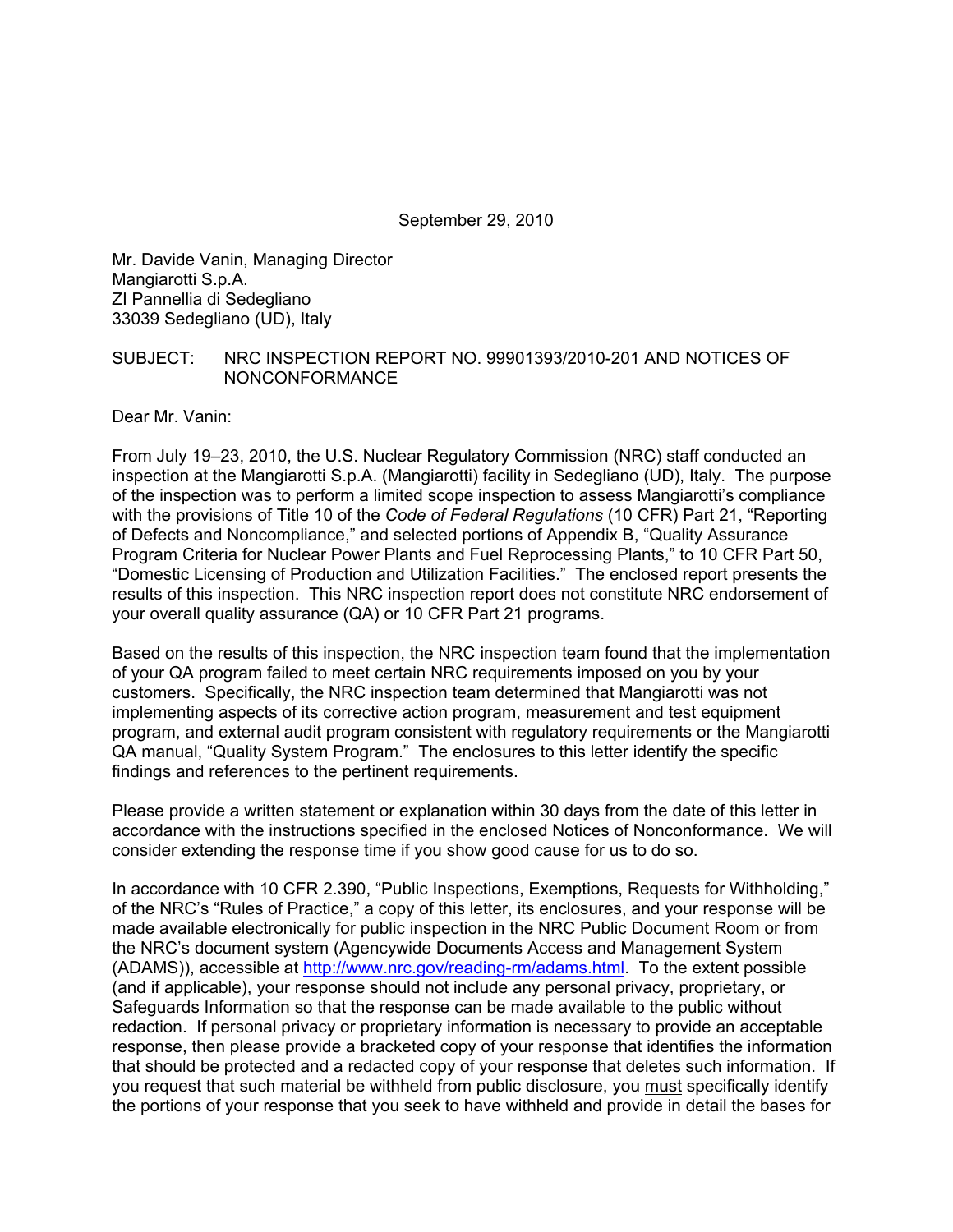your claim (e.g., explain why the disclosure of information will create an unwarranted invasion of personal privacy or provide the information required by 10 CFR 2.390(b) to support a request for withholding confidential commercial or financial information). If Safeguards Information is necessary to provide an acceptable response, please provide the level of protection described in 10 CFR 73.21, "Protection of Safeguards Information: Performance Requirements."

 Sincerely,  */RA/* 

> Juan Peralta, Chief Quality and Vendor Branch 1 Division of Construction Inspection & Operational Programs Office of New Reactors

Docket No. 99901393

Enclosures:

1. Notice of Nonconformance

2. Inspection Report No. 99901393/2010-201 and Attachment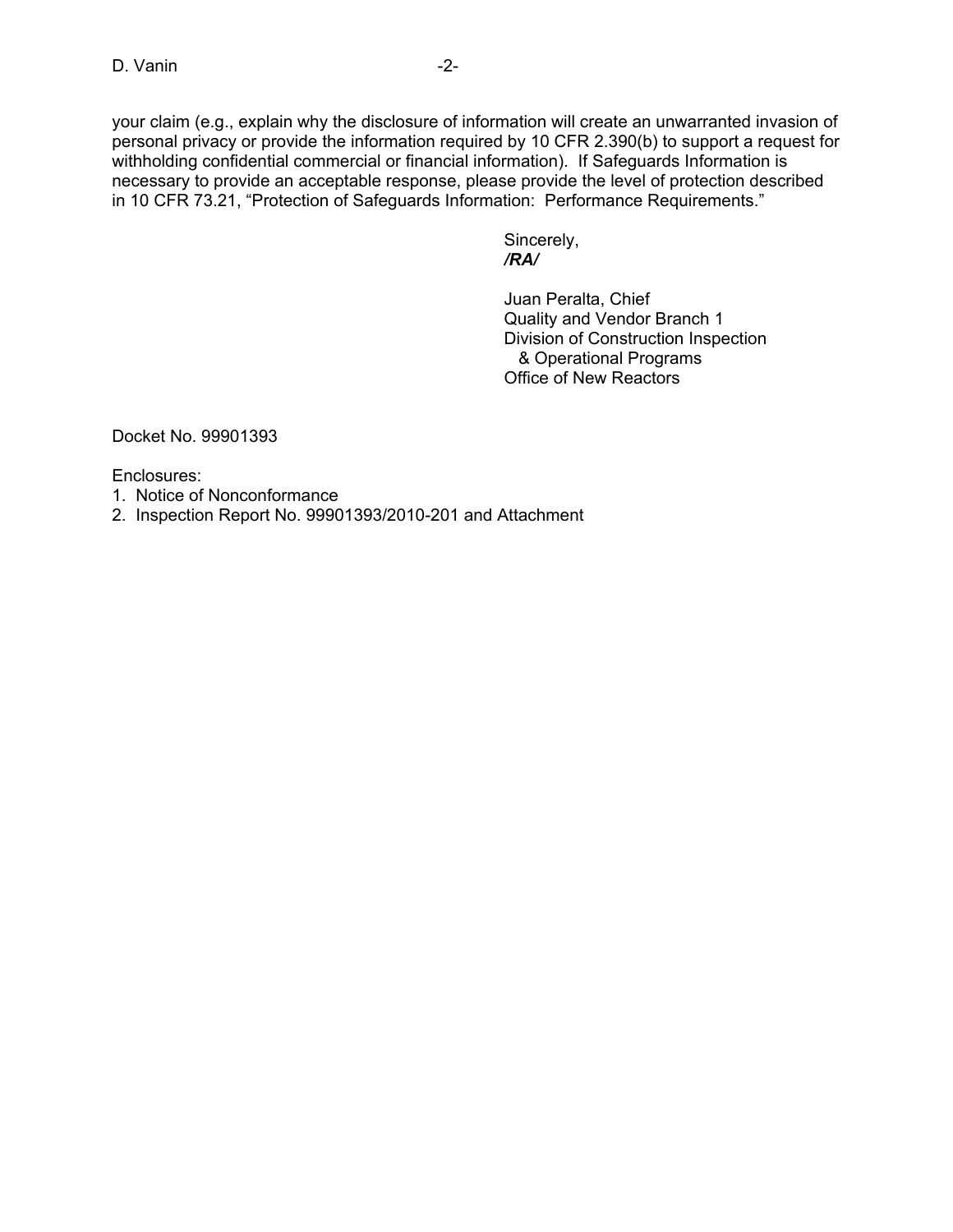the portions of your response that you seek to have withheld and provide in detail the bases for your claim (e.g., explain why the disclosure of information will create an unwarranted invasion of personal privacy or provide the information required by 10 CFR 2.390(b) to support a request for withholding confidential commercial or financial information). If Safeguards Information is necessary to provide an acceptable response, please provide the level of protection described in 10 CFR 73.21, "Protection of Safeguards Information: Performance Requirements."

 Sincerely,  */RA/* 

> Juan Peralta, Chief Quality and Vendor Branch 1 Division of Construction Inspection & Operational Programs Office of New Reactors

Docket No. 99901393 Enclosures: 1. Notice of Nonconformance

2. Inspection Report No. 99901393/2010-201 and Attachment

|                                          | <b>DISTRIBUTION:</b>     |                 |               |                           |                         |  |
|------------------------------------------|--------------------------|-----------------|---------------|---------------------------|-------------------------|--|
|                                          | COVP R/F                 |                 |               |                           |                         |  |
|                                          | RidsNroDcipCQVA          | RidsNroDcipCQVB | RidsNroDcip   | <b>RidsNrrDeEQVB</b>      |                         |  |
|                                          | RidsNroDeCib1            | RidsNroDe       | EReichelt     | JJacobson                 |                         |  |
|                                          | GGalletti                | RMcIntyre       | KKavanagh     | Danna.Eddy@mangiarotti.it |                         |  |
|                                          | *concurred by email      |                 |               |                           |                         |  |
| ADAMS Package Accession No.: ML102600433 |                          |                 |               |                           |                         |  |
| <b>OFFICE</b>                            | NRO/DE/CIB1              | NRO/DCIP/CQVB   | NRO/DCIP/CQVB | NRO//DCIP/CQVA            | NRO/DCIP/CAEB:BC        |  |
| <b>NAME</b>                              | EReichelt*               | RMcIntyre       | JJacobson     | GGalletti                 | TFrye (N Feliciano for) |  |
| <b>DATE</b>                              | 09/29/2010               | 09/29/2010      | 09/20/2010    | 09/21/2010                | 09/29/2010              |  |
| <b>OFFICE</b>                            | NRO/DCIP/CQVA:BC         |                 |               |                           |                         |  |
| <b>NAME</b>                              | JPeralta (KKavanagh for) |                 |               |                           |                         |  |
| <b>DATE</b>                              | 09/29/2010               |                 |               |                           |                         |  |
| $\leftarrow$<br>BEAABB AABV              |                          |                 |               |                           |                         |  |

**OFFICIAL RECORD COPY**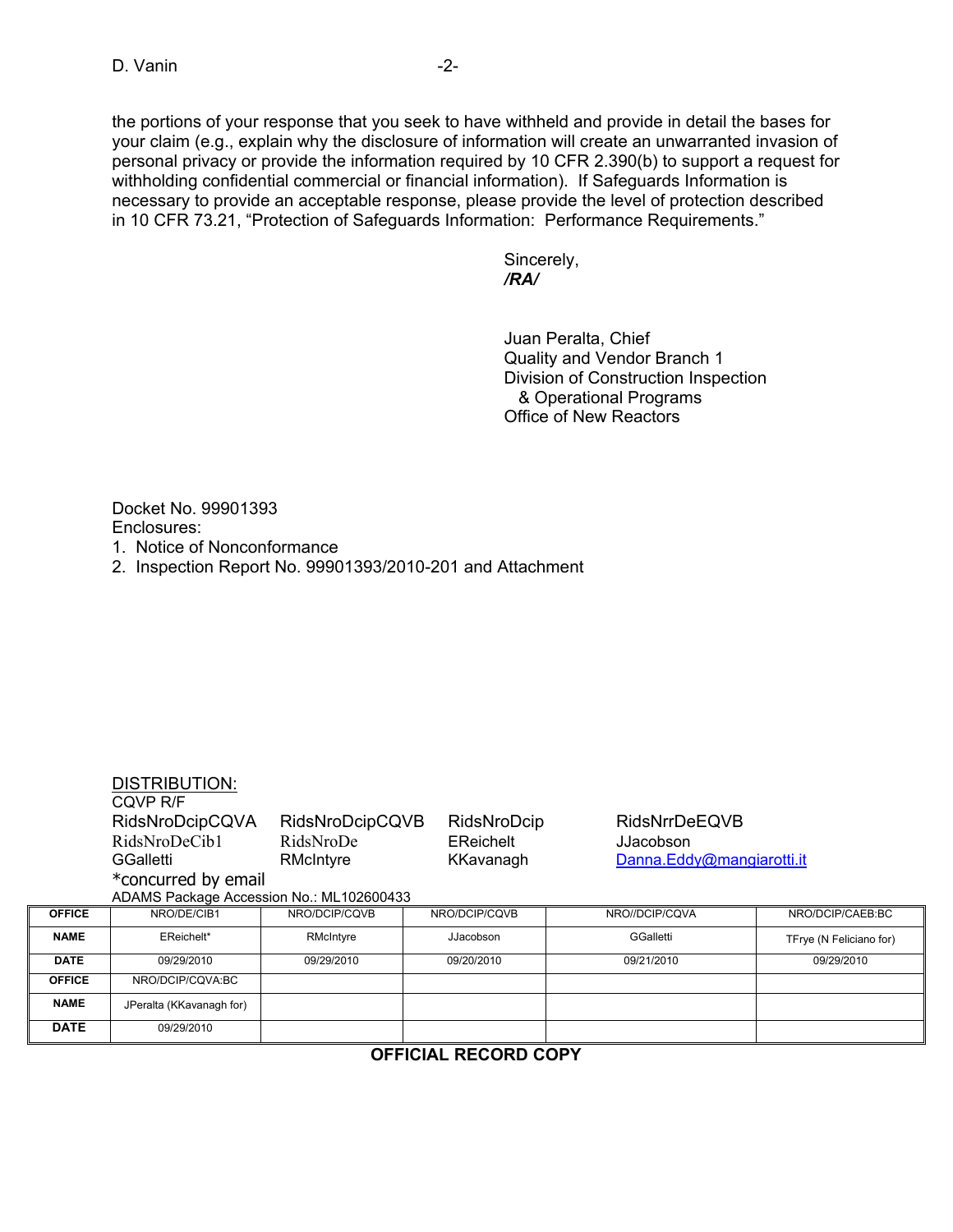#### **NOTICE OF NONCONFORMANCE**

Mangiarotti S.p.A. Docket Number 99901393 Sedegliano (UD), Italy Inspection Report Number 2010-201

A U.S. Nuclear Regulatory Commission (NRC) inspection conducted at the Mangiarotti S.p.A. (Mangiarotti) facility in Sedegliano (UD), Italy, on July 19–23, 2010, found that certain activities were not conducted in accordance with NRC requirements that were contractually imposed on Mangiarotti:

A. Criterion VII, "Control of Purchased Material, Equipment, and Services," of Appendix B, "Quality Assurance Program Criteria for Nuclear Power Plants and Fuel Reprocessing Plants," to Title 10 of the *Code of Federal Regulations* (10 CFR) Part 50, "Domestic Licensing of Production and Utilization Facilities," states, in part, that measures shall be established to ensure that purchased material, equipment, and services conform to the procurement documents. These measures shall include provisions, as appropriate, for source evaluation and selection, objective evidence of quality furnished by the contractor or subcontractor, inspection at the contractor or subcontractor source, and examination of products upon delivery.

Criterion XVIII, "Audits," of Appendix B to 10 CFR Part 50 states, in part, that "a comprehensive system of planned and periodic audits shall be carried out to verify compliance with all aspects of the quality assurance program and to determine the effectiveness of the program."

Criterion V, "Instructions, Procedures, and Drawings," of Appendix B to 10 CFR Part 50 states, in part, that "activities affecting quality shall be prescribed by documented instructions, procedures, or drawings, of a type appropriate to the circumstances and shall be accomplished in accordance with these instructions, procedures, or drawings."

Mangiarotti Nuclear S.p.A. (Mangiarotti Nuclear), "Nuclear Quality Assurance Manual" (NQAM), Edition 1, Revision 1, dated February 19, 2010, Section 6.2, "Supplier Qualification," states, in part, that Project Quality Assurance (QUA) shall provide for evaluating prospective suppliers through either review of their American Society of Mechanical Engineers (ASME) certificates or survey of their quality program by review of the quality manual for adequacy, and audit at their facilities to verify implementation of ASME Code and quality program requirements.

Mangiarotti Nuclear NQAM, Section 14.2.4, "Audit Performance," states, in part, that the lead auditor shall conduct the audit on the basis of the audit plan and checklist.

Contrary to the above, the review of the Mangiarotti Nuclear external supplier audits performed at three Italian forging suppliers identified that the audit report did not include or reference the audit checklist that was to be used during the review of the program implementation. Instead of using the audit checklist required by the NQAM, the lead auditor used a copy of the supplier's quality assurance manual as the checklist and recorded audit annotations and findings directly on the supplier's quality assurance manual in lieu of using the formal audit checklist. As a result, a formal quality record of the supplier audit was not developed in accordance with the written requirements of the Mangiarotti Nuclear NQAM.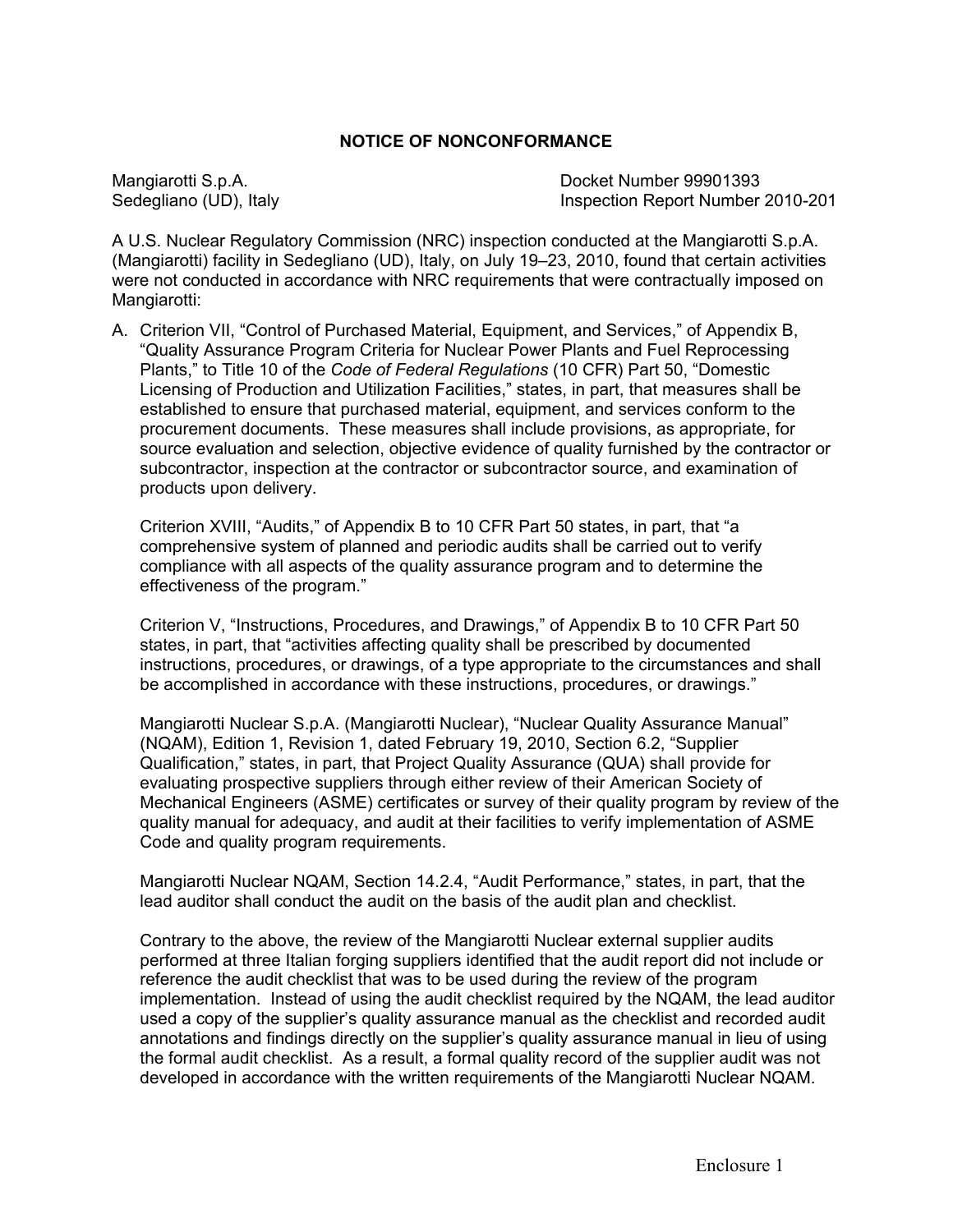This issue is identified as Nonconformance 99901393/2010-201-01.

B. Criterion XII, "Control of Measuring and Test Equipment," of Appendix B to 10 CFR Part 50 states that, "Measures shall be established to assure that tools, gages, instruments, and other measuring and testing devices used in activities affecting quality are properly controlled, calibrated, and adjusted at specified periods to maintain accuracy within necessary limits."

The Mangiarotti Nuclear NQAM, Section 4.12.3.1, "Calibration," states, in part, that equipment is calibrated to its type and/or accuracy using standards having a valid relationship to nationally recognized standards.

Mangiarotti Nuclear Management Procedure PGE.06, "Calibration Manual," Revision 1, dated January 20, 2010, states, in part, that each thermometer shall be calibrated by comparison with a master gauge thermometer, taking at least two significant readings in the field of use.

Contrary to the above, Mangiarotti's measuring and test equipment calibration practices necessary to ensure that instruments are properly calibrated to maintain accuracy within necessary limits did not meet regulatory requirements. Specifically, Mangiarotti failed to adequately calibrate a contact pyrometer over the entire working range of the instrument or the actual operational temperature range used during the welding fabrication.

This issue is identified as Nonconformance 99901393/2010-201-02.

C. Criterion XVI, "Corrective Action," of Appendix B to 10 CFR Part 50 states that, "Measures shall be established to assure that conditions adverse to quality, such as failures, malfunctions, deficiencies, deviations, defective material and equipment, and nonconformances are promptly identified and corrected. In the case of significant conditions adverse to quality, the measures shall assure that the cause of the condition is determined and corrective action taken to preclude repetition. The identification of the significant condition adverse to quality, the cause of the condition, and the corrective action taken shall be documented and reported to appropriate levels of management."

Mangiarotti QAM, Section 4.16, "Corrective Action," states, in part, that Mangiarotti has to promptly identify conditions adverse to quality in order to correct them and determine causes for any significant conditions in order to preclude their recurrence, with appropriate and documented corrective actions.

Mangiarotti Nuclear Management Procedure PGE.18, "Corrective and Preventive Actions," Revision 0, dated July 9, 2009, states, in part, that conditions adverse to quality should be promptly documented on a corrective action request form.

Contrary to the above, in two instances, Mangiarotti failed to promptly enter conditions adverse to quality into its corrective action program. Specifically:(1) Mangiarotti failed to initiate a corrective action request resulting from a self-identified instance of the use of improper material for temporary welding supports and; (2)Mangiarotti failed to promptly initiate a corrective action request related to the identification of an inadequate quality plan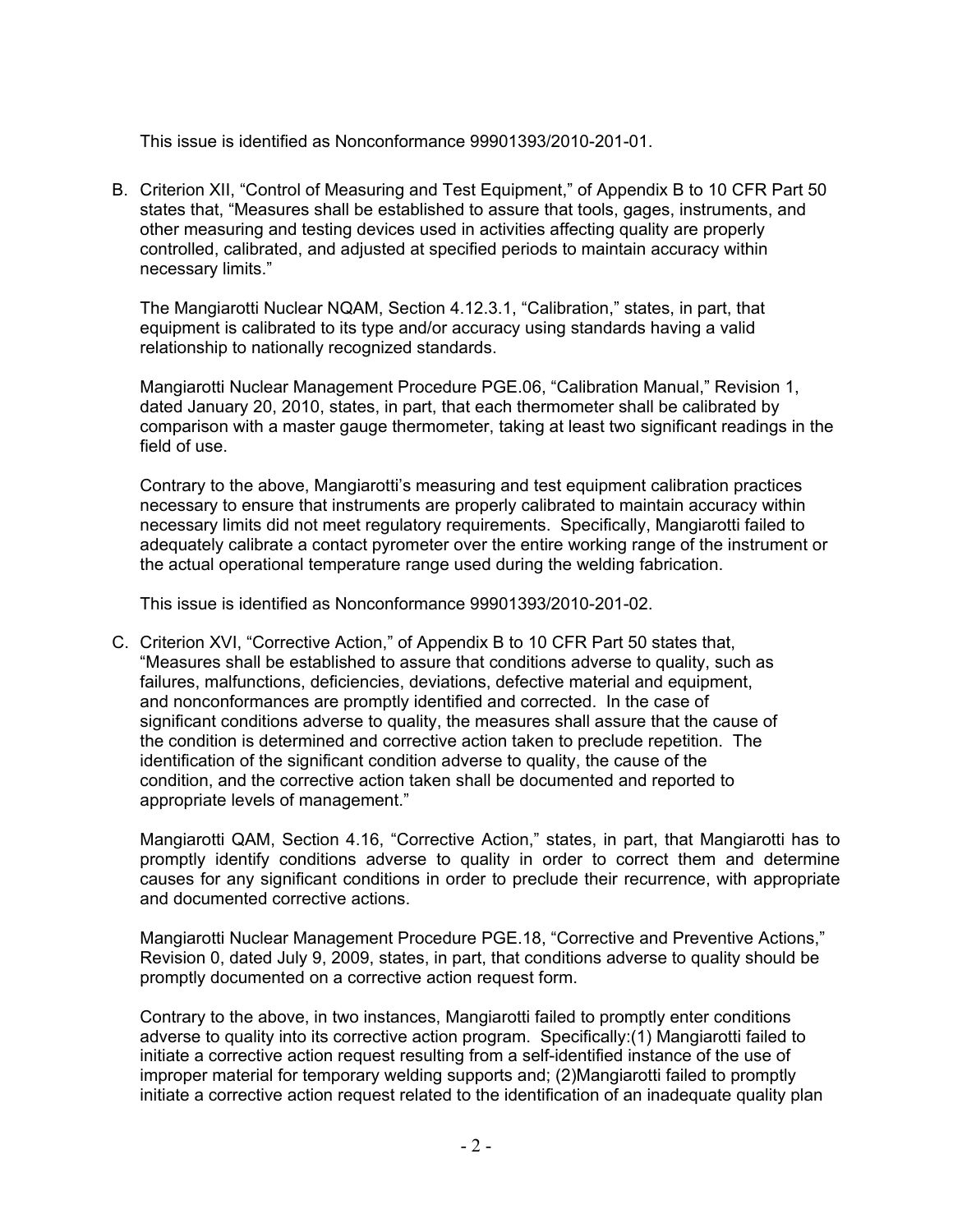which did not contained all desired surveillance inspection and hold points, developed by one of it's subsuppliers.

This issue is identified as Nonconformance 99901393/2010-201-03.

Please provide a written statement or explanation to the U.S. Nuclear Regulatory Commission, ATTN: Document Control Desk, Washington, DC 20555-0001, with a copy to the Chief, Quality and Vendor Branch 1, Division of Construction Inspection and Operational Programs, Office of New Reactors, within 30 days of the date of the letter transmitting this Notice of Nonconformance. This reply should be clearly marked as a "Reply to a Notice of Nonconformance" and should include for each noncompliance (1) the reason for the noncompliance, or if contested, the basis for disputing the noncompliance, (2) the corrective steps that have been taken and the results achieved, (3) the corrective steps that will be taken to avoid noncompliance, and (4) the date when your corrective action will be completed. Where good cause is shown, the NRC will consider extending the response time.

Because your response will be made available electronically for public inspection in the NRC Public Document Room or from the NRC'S Agencywide Documents Access and Management System (ADAMS), which is accessible from the NRC Web site at http://www.nrc.gov/reading-rm/ adams.html, to the extent possible, it should not include any personal privacy, proprietary, or Safeguards Information so that it can be made available to the public without redaction. If personal privacy or proprietary information is necessary to provide an acceptable response, then please provide a bracketed copy of your response that identifies the information that should be protected and a redacted copy of your response that deletes such information. If you request that such material be withheld, you must specifically identify the portions of your response that you seek to have withheld and provide in detail the bases for your claim of withholding (e.g., explain why the disclosure of information will create an unwarranted invasion of personal privacy or provide the information required by 10 CFR 2.390(b) to support a request for withholding confidential commercial or financial information). If Safeguards Information is necessary to provide an acceptable response, please provide the level of protection described in 10 CFR 73.21, "Protection of Safeguards Information: Performance Requirements."

Dated this the 29th day of September 2010.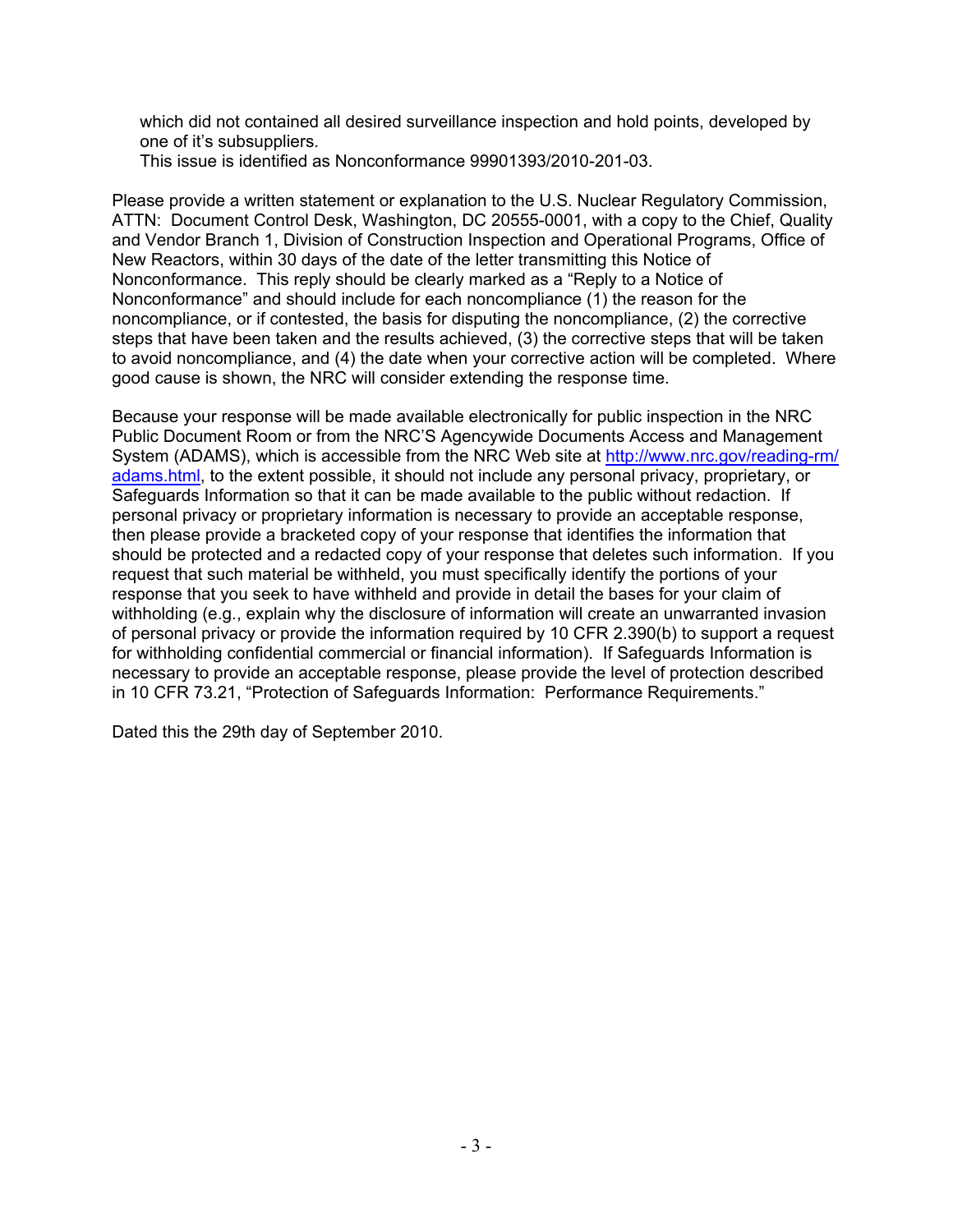#### **U.S. NUCLEAR REGULATORY COMMISSION OFFICE OF NEW REACTORS DIVISION OF CONSTRUCTION INSPECTION AND OPERATIONAL PROGRAMS VENDOR INSPECTION REPORT**

| Docket No.:                         | 99901393                                                                                                                                                                                                                                                                                                                                                                   |                                                                             |  |
|-------------------------------------|----------------------------------------------------------------------------------------------------------------------------------------------------------------------------------------------------------------------------------------------------------------------------------------------------------------------------------------------------------------------------|-----------------------------------------------------------------------------|--|
| Report No.:                         | 99901393/2010-201                                                                                                                                                                                                                                                                                                                                                          |                                                                             |  |
| Vendor:                             | Mangiarotti S.p.A.<br>ZI Pannellia di Sedegliano<br>33039 Sedegliano (UD), Italy                                                                                                                                                                                                                                                                                           |                                                                             |  |
| Vendor Contact:                     | Mr. Eddy D'Anna<br>Mangiarotti S.p.A.<br>ZI Pannellia di Sedegliano<br>33039 Sedegliano (UD), Italy<br>E-mail: Danna.Eddy@mangiarotti.it                                                                                                                                                                                                                                   |                                                                             |  |
| <b>Nuclear Industry Activities:</b> | Mangiarotti is an American Society of Mechanical Engineers<br>(ASME) Nuclear Stamp Holder currently manufacturing ASME<br>Class 1 components under contract to Westinghouse for use in<br>future AP1000 commercial nuclear power plants in the United<br>States. Previously, Mangiarotti provided replacement steam<br>generators and other components for U.S. utilities. |                                                                             |  |
| <b>Inspection Dates:</b>            | July 19 - 23, 2010                                                                                                                                                                                                                                                                                                                                                         |                                                                             |  |
| Inspectors:                         | <b>Greg Galletti</b><br><b>Richard McIntyre</b><br>Jeffrey Jacobson<br><b>Eric Reichelt</b>                                                                                                                                                                                                                                                                                | NRO/DCIP/CQVA, Team Leader<br>NRO/DCIP/CQVB<br>NRO/DCIP/CQVB<br>NRO/DE/CIB1 |  |
| Approved by:                        | Juan Peralta, Chief<br>Quality and Vendor Branch 1<br>Division of Construction Inspection<br>& Operational Programs<br><b>Office of New Reactors</b>                                                                                                                                                                                                                       |                                                                             |  |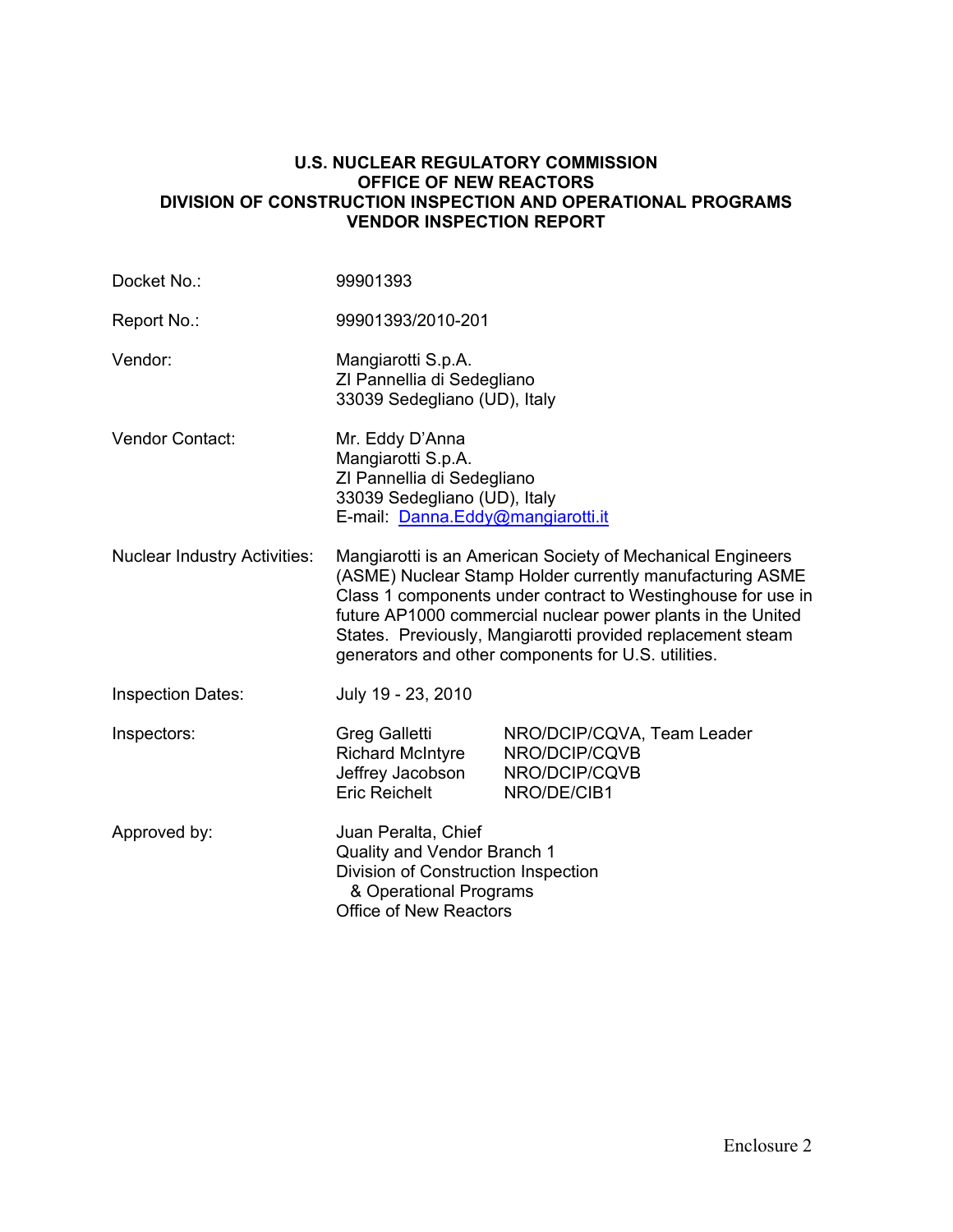# **EXECUTIVE SUMMARY**

#### Mangiarotti S.p.A. 99901393/2010-201

The purpose of this inspection was to verify that Mangiarotti S.p.A. (Mangiarotti) implemented an adequate quality assurance (QA) program that complies with the requirements of Appendix B, "Quality Assurance Criteria for Nuclear Power Plants and Fuel Reprocessing Plants," to Title 10 of the *Code of Federal Regulations* (10 CFR) Part 50, "Domestic Licensing of Production and Utilization Facilities." The inspection also verified that Mangiarotti implemented a program under 10 CFR Part 21, "Reporting of Defects and Noncompliance," that meets the regulatory requirements of the U.S. Nuclear Regulatory Commission (NRC). The inspection was conducted at the Mangiarotti facility in Sedegliano (UD), Italy, during the period July 19–23, 2010.

The following regulations served as the bases for the NRC inspection:

- Appendix B to 10 CFR Part 50
- 10 CFR Part 21

The NRC inspection team implemented Inspection Procedure (IP) 43002, "Routine Inspections of Nuclear Vendors," and IP 36100, "Inspection of 10 CFR Part 21 and 50.55(e) Programs for Reporting Defects and Nonconformance," during the conduct of this inspection.

The NRC had not previously performed an inspection at the Mangiarotti facility in Sedegliano (UD), Italy.

The results of the current inspection are summarized below.

#### 10 CFR Part 21

The NRC inspection team concluded that the implementation of the Mangiarotti program for reporting of defects and noncompliance is consistent with the regulatory requirements of 10 CFR Part 21. Based on the sample reviewed, the NRC inspection team also determined that Mangiarotti is effectively implementing its policy and procedures. No findings of significance were identified.

#### Design Control

The NRC inspection team concluded that the implementation of the Mangiarotti program for design control is consistent with the regulatory requirements of Criterion III, "Design Control," of Appendix B to 10 CFR Part 50. Based on the sample reviewed, the NRC inspection team also determined that Mangiarotti is effectively implementing its quality assurance manual (QAM) and the associated design control procedures. No findings of significance were identified.

#### Control of Purchased Material, Equipment, and Services and Audits

The NRC inspection team concluded that the implementation of the Mangiarotti program for the control of purchased material, equipment, and services, and the Mangiarotti audit program are not consistent with the regulatory requirements of Criterion VII, "Control of Purchased Material,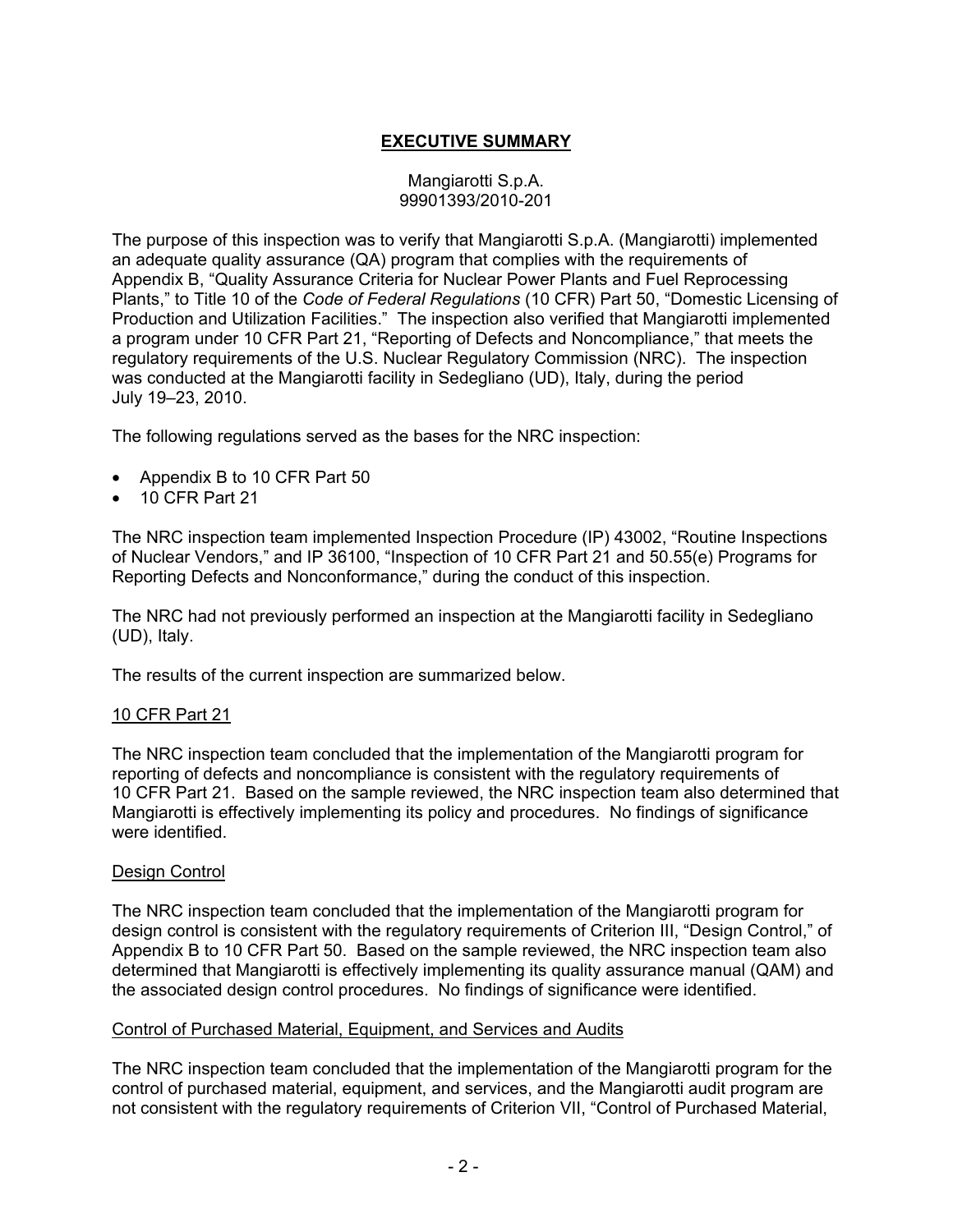Equipment, and Services," and Criterion XVIII, "Audits," of Appendix B to 10 CFR Part 50. The NRC inspection team issued Nonconformance 99901393/2010-201-01 for Mangiarotti's failure to properly implement the auditing program associated with the oversight and qualification of its subsuppliers.

### Inspection

The NRC inspection team concluded that the implementation of the Mangiarotti program for inspection activities is consistent with the regulatory requirements of Criterion X, "Inspection," of Appendix B to 10 CFR Part 50. Based on the sample of records reviewed and observation of inspection activities performed by Mangiarotti staff, the NRC inspection team concluded that qualified personnel are effectively implementing Mangiarotti's QAM and the associated inspection procedures. No findings of significance were identified.

### Control of Special Processes

The NRC inspection team concluded that the implementation of the Mangiarotti program for control of special processes is consistent with the regulatory requirements of Criterion IX, "Control of Special Processes," of Appendix B to 10 CFR Part 50. Based on the sample of records reviewed, the NRC inspection team concluded that qualified personnel are using qualified equipment and processes to effectively implement Mangiarotti's QAM and the associated fabrication and special process procedures. No findings of significance were identified.

### Control of Measuring and Test Equipment

The NRC inspection team concluded that the implementation of the Mangiarotti program for control of measuring and test equipment is not consistent with the regulatory requirements of Criterion XII, "Control of Measuring and Test Equipment," of Appendix B to 10 CFR Part 50. The NRC inspection team issued Nonconformance 99901393/2010-201-02 for Mangiarotti's failure to properly control and maintain accuracy within necessary limits for a contact pyrometer used during welding fabrication.

# Nonconforming Materials, Parts, or Components

The NRC inspection team concluded that the implementation of the Mangiarotti program for control of nonconforming material, parts, or components is consistent with the regulatory requirements of Criterion XV, "Nonconforming Materials, Parts, or Components," of Appendix B to 10 CFR Part 50. Based on the limited sample of documents reviewed and observation of ongoing production activities at the Mangiarotti fabrication facilities, the NRC inspection team also determined that Mangiarotti is effectively implementing its QAM and the associated nonconformance procedures. No findings of significance were identified.

# Corrective Actions

The NRC inspection team concluded that the implementation of the Mangiarotti program for corrective actions is not consistent with the regulatory requirements of Criterion XVI, "Corrective Actions," of Appendix B to 10 CFR Part 50. The NRC inspection team issued Nonconformance 99901393/2010-201-03 for Mangiarotti's failure to enter conditions adverse to quality into its corrective action program in a timely manner.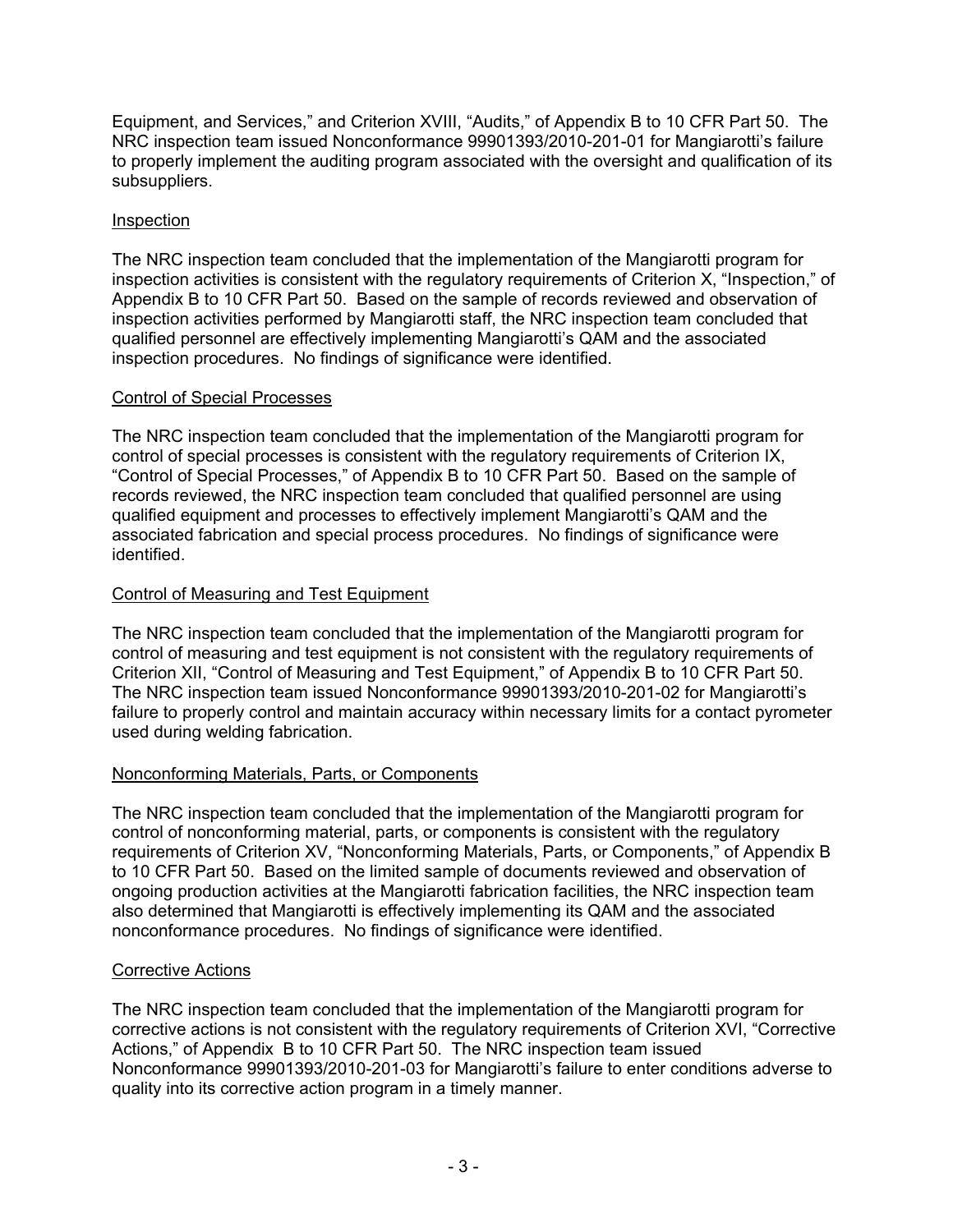# **REPORT DETAILS**

### 1. 10 CFR Part 21 Program

### a. Inspection Scope

The U.S. Nuclear Regulatory Commission (NRC) inspection team reviewed Mangiarotti's policies and implementing procedures that govern its process for verifying compliance with the requirements of Title 10 of the *Code of Federal Regulations* (10 CFR) Part 21, "Reporting of Defects and Noncompliance." Specifically, the NRC inspection team focused on Mangiarotti procedure PGE.30, "Reporting of Defects and Noncompliance as Required by the 10 CFR Part 21," Revision 1, dated July 10, 2010. The NRC inspection team also reviewed procurement documents and the following Mangiarotti procedures to verify the implementation of the requirements of 10 CFR Part 21:

- Mangiarotti Quality Assurance Manual (QAM), Sections 4.15, "Control of Nonconforming Items," and 4.16, "Corrective Action"
- Mangiarotti Nuclear S.p.A., Milan (Mangiarotti Nuclear) Quality Management Procedure (QMP) PQA-19, "Control of Non Conformities," Revision 4, dated July 30, 2009
- Mangiarotti Nuclear QMP PGE.18, "Corrective and Preventive Actions," Revision 0, dated July 9, 2009
- Mangiarotti Nuclear QMP PGE.07, "Control of Non Conformities," Revision 0, dated July 9, 2009
- Westinghouse Electric Corporation (WEC) Purchase Order (PO) 4500274213 dated August 1, 2008, to Mangiarotti Nuclear for the purchase of two passive residual heat removal heat exchangers
- Mangiarotti Nuclear PO QA-201000158 to Mangiarotti for the fabrication of two passive residual heat removal heat exchangers
- b. Observations and Findings

### b.1 Postings

The NRC inspection team observed that Mangiarotti had posted a notice on the fabrication floor in a conspicuous location within the facility. The notice included a copy of Section 206 of the Energy Reorganization Act of 1974, a notice describing the regulations and procedures related to 10 CFR Part 21, and the name of the individual to whom reports may be made.

### b.2 10 CFR Part 21 Procedure

The team determined that the Mangiarotti procedures contain appropriate measures for the evaluation of deviations and failures to comply. The procedures stipulate that an interim report shall be submitted to the NRC if an evaluation cannot be completed within 60 days of discovery of the deviation or failure to comply. In addition, the procedures provide a direct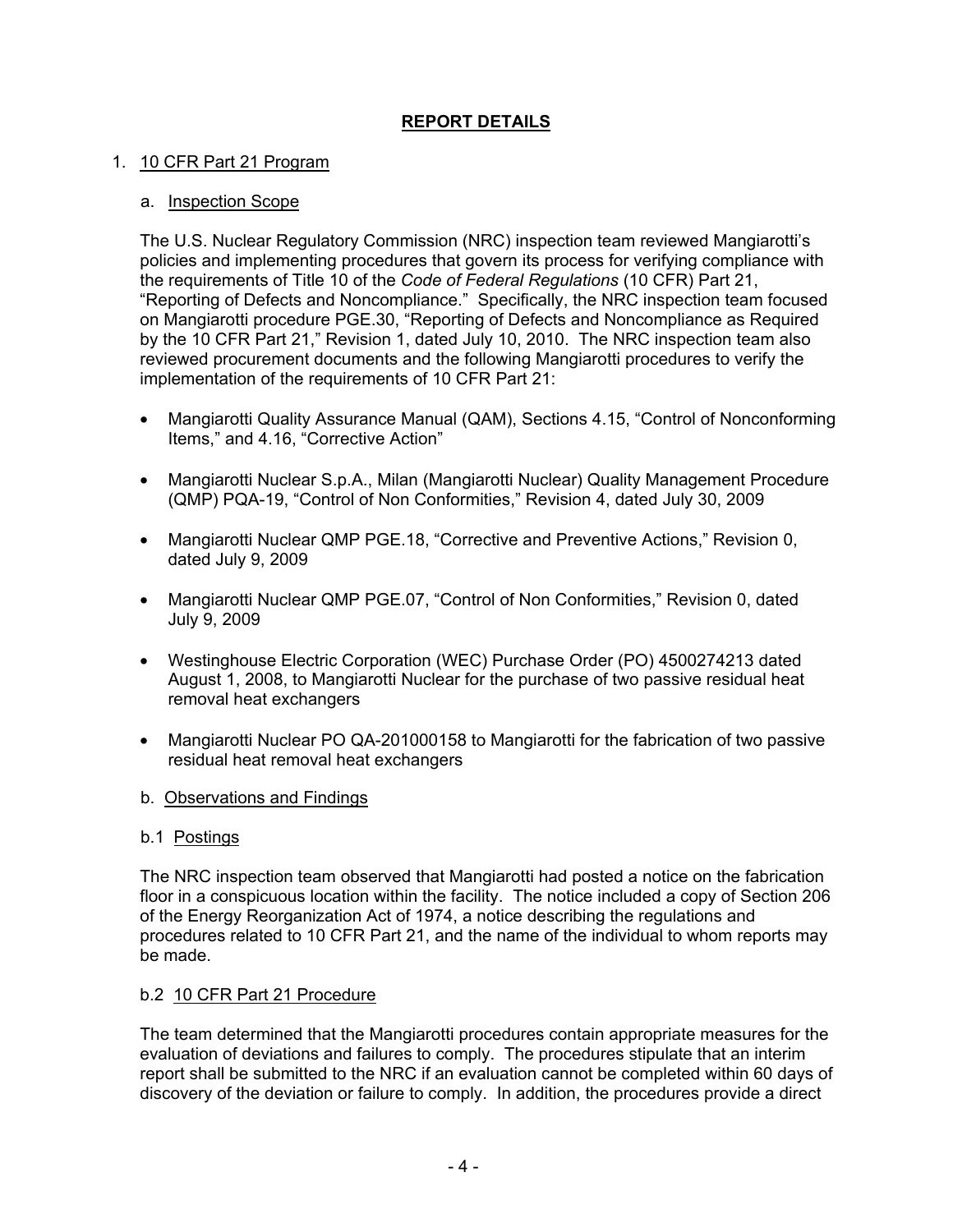connection between control of nonconformance and corrective actions to the 10 CFR Part 21 program.

The NRC inspection team noted that Mangiarotti had not performed any 10 CFR Part 21 evaluations in the past several years. The NRC inspection team reviewed a sample of recent Nonconformance Reports and Corrective Action Reports and did not identify any specific issues that would have warranted further evaluation under the Mangiarotti 10 CFR Part 21 program.

## b.3 10 CFR Part 21 Implementation

The team reviewed WEC PO 4500274213 to Mangiarotti Nuclear for the purchase of two passive residual heat removal heat exchanges. Section 3.0 of the PO contained the quality requirements of Appendix B, "Quality Assurance Program Criteria for Nuclear Power Plants and Fuel Reprocessing Plants," to 10 CFR Part 50, "Domestic Licensing of Production and Utilization Facilities"; American Society of Mechanical Engineers (ASME) NQA-1-1994, "Quality Assurance Program Requirements for Nuclear Facilities"; and 10 CFR Part 21. Appendix 3 to the PO contained the "Technical Requirements for the AP1000 Purchase Order for the Southern Project," which also invoked NRC Regulatory Guide 1.28, Revision 3, "Quality Assurance Program Requirements (Design and Construction)," issued August 1985, and APP-GW-GAH-030, "Quality Assurance Requirements for Safety Related Components/Services of Standard AP1000 Plants." APP-GW-GAH-030 is a generic WEC quality assurance (QA) specification that summarizes requirements to be imposed on all subvendors providing components and services for the AP1000. Section 8.0 of the document provides specific guidance on how nonconformances and deviations are to be reported to WEC by its subvendors, including Mangiarotti.

### c. Conclusions

The NRC inspectors concluded that Mangiarotti effectively implements a program for reporting defects and noncompliance consistent with the regulatory requirements of 10 CFR Part 21. Based on the documentation reviewed, the NRC inspectors determined that Mangiarotti was effectively implementing its 10 CFR Part 21 procedure.

### 2. Design Control

### a. Inspection Scope

The NRC inspection team reviewed the implementation of Mangiarotti's process for design control. Specifically, the NRC inspection team reviewed the policies and procedures governing the implementation of Mangiarotti's process to verify compliance with Criterion III "Design Control," of Appendix B to 10 CFR Part 50. In addition, the team reviewed specific design documentation governing the design and fabrication of the structural assembly of the AP1000 passive residual heat removal heat exchanger (PRHR HX), including the process used by Mangiarotti to qualify the PRHR HX tube bundle support plate material, and design control and order entry associated with the Vogtle Unit 3 and 4 pressurizer, to verify that the implementation of the program was consistent with Mangiarotti's documented controls.

The NRC inspection team reviewed the following documents for this inspection area: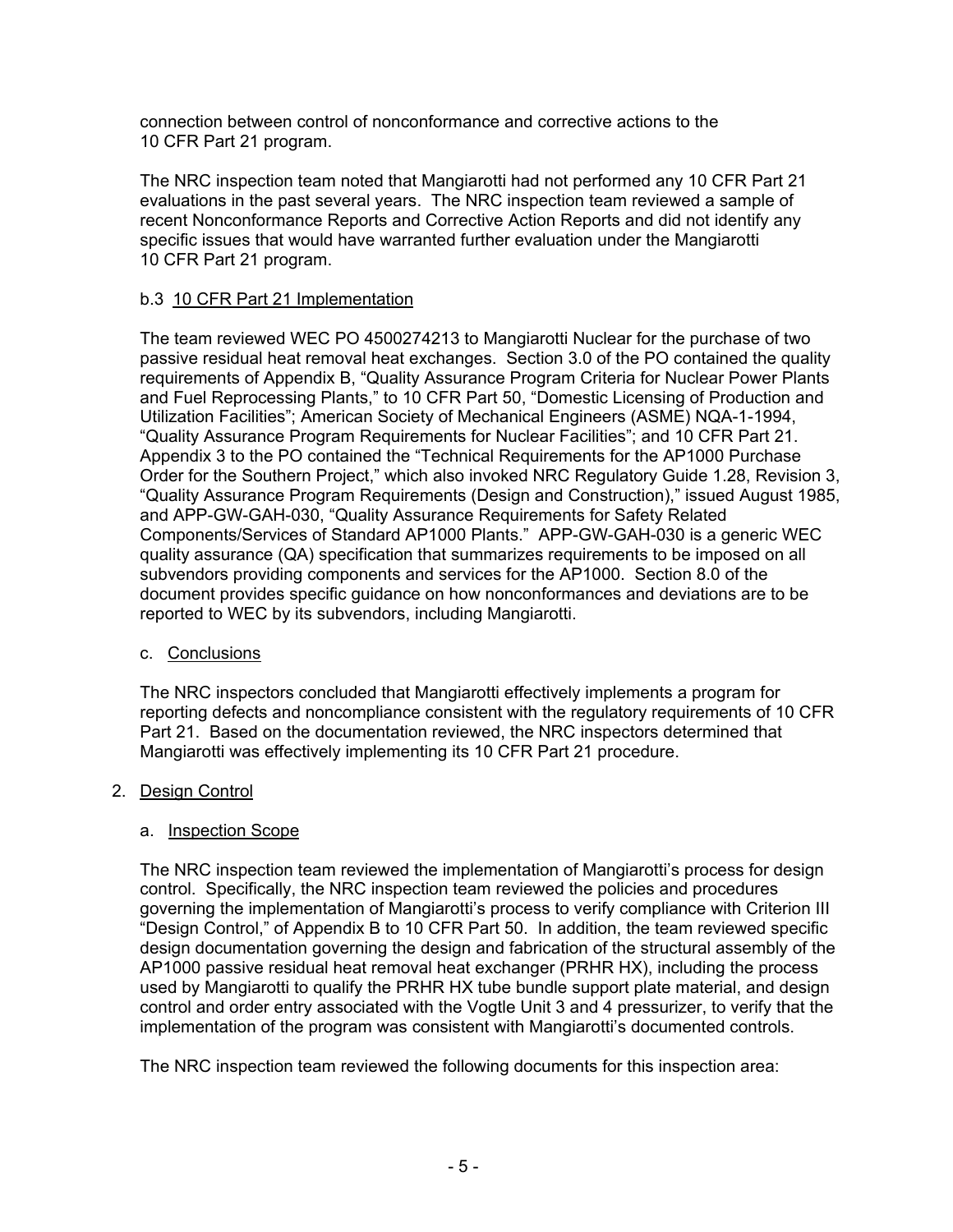- Mangiarotti QAM, Section 4.3, "Contract Entry and Design Control," Revision 02, dated October 19, 2009
- WW-QAP-00-00-01, "Quality Assurance Plan," for Westinghouse Clients, Revision 3, dated June 9, 2010
- WEC PO 4500274162, dated August 1, 2008, to Mangiarotti Nuclear, Milan
- APP-MV20-V2-002, "Westinghouse AP1000 Pressurizer Complete Assembly Drawing," Revision 1, dated February 6, 2010
- APP-MV20-V6-002, "Westinghouse AP1000 Pressurizer Lower Head Machining Drawing," Revision 1, dated January 9, 2010
- Mangiarotti Nuclear W2-DWF-10-001, "AP1000 Pressurizer Lower Head Machining Drawing," dated March 3, 2010
- WEC AP1000 Procurement Advisory Release Document for Pressurizer Lower Head Machining for Vogtle, dated May 10, 2010
- Mangiarotti PGE.09, "Contract Review," Edition 3, Revision 0
- APP-MV20-VFX-001, "Westinghouse AP1000 Pressurizer Document List"
- SV0-MV20-Z5-003, "Westinghouse Appendix 3, Technical Requirements for the AP1000 Pressurizer Purchase Order," Revision 1
- APP-MV20-Z0-200, "Westinghouse AP1000 Pressurizer Fabrication Specification," Revision 1
- AP1000-RMP-N016-19-20-013, "Westinghouse Engineering & Design Coordination Report, for AP1000 Pressurizer Heat Exchanger," Revision 0
- Mangiarotti W2-SPF-00-00-002, "Pressurizer Fabrication Specification for US Jobs Levy County, Southern Vogtle, and Scana VC Summer," Revision 0
- Mangiarotti W2-PCF-00-05-000, "Master Fabrication Control Plan (PCF) VC Summer AP1000 Pressurizer," Revision 0
- Mangiarotti W2-PCF-10-09-001, "Vogtle Unit 3—AP1000 Pressurizer Lower Head Machining PCF," Revision 0
- Mangiarotti W2-SPV-00-00-0, "SA-508 Grade 3 Class 2 Material Specification, Forgings for Use in Pressurizer for US Jobs Levy County, Southern Vogtle, and Scana VC Summer," Revision 0
- Mangiarotti Design Specification APP-ME02-Z0-101, "Design Specification for AP1000 Passive Residual Heat Removal Heat Exchanger (PRHR HX)," Revision 4
- Mangiarotti Specification No. HX-SPV-00-011, "SA-240 Type 304 Plates, ANS Safety Class 1," Revision 1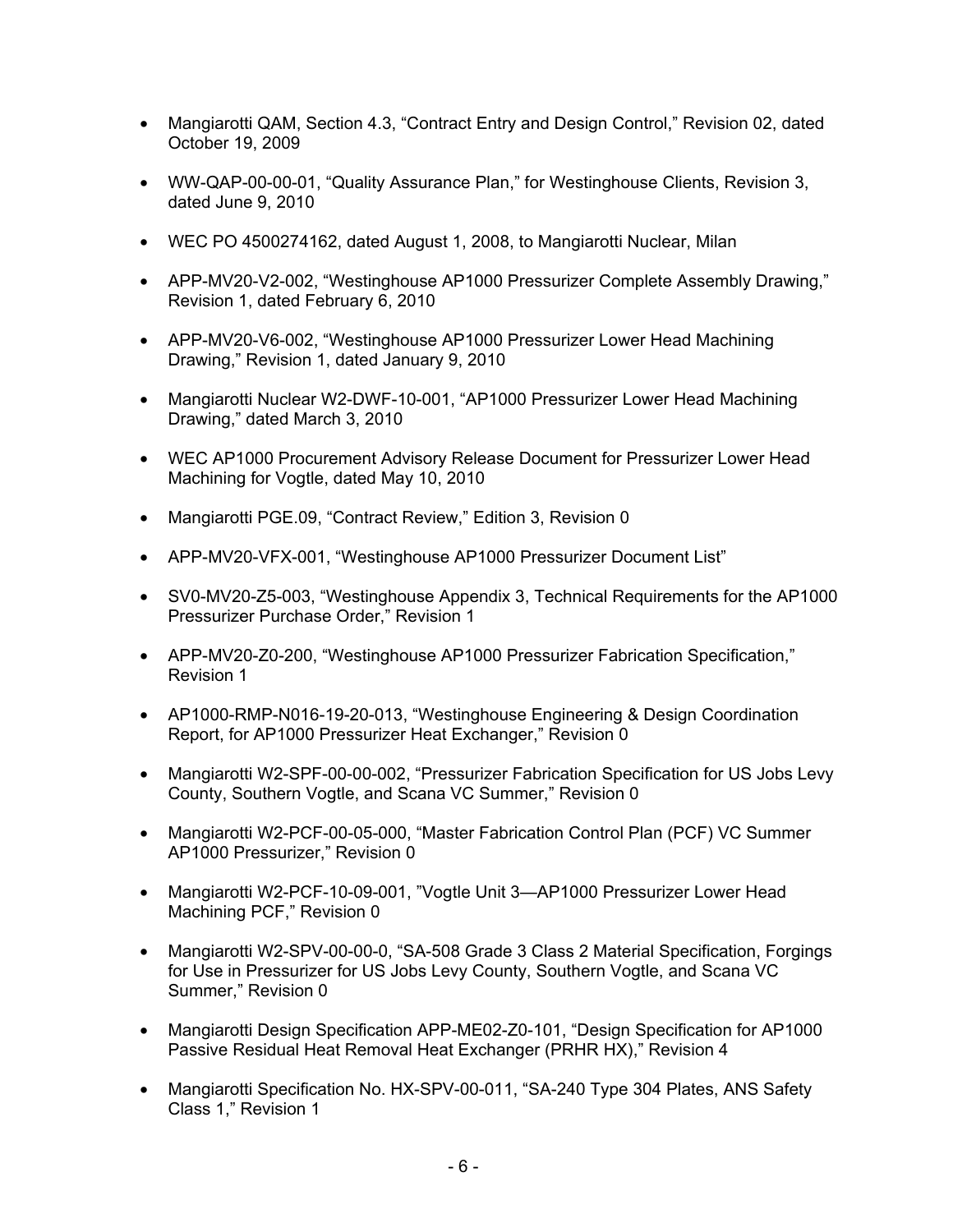- Mangiarotti Drawing No. HX-DWF-00-001, "AP1000—Passive Heat Removal Heat Exchanger," Revision 2
- Mangiarotti Fabrication Control Plan (FCP) HX-PCF-21-R01, Revision 0
- Mangiarotti Fabrication Control Plan HX-PCF-17-R02, Revision 0
- Mangiarotti Fabrication Control Plan HX-PCF-17-R01, Revision 0
- Mangiarotti Final Acceptance Report RAF 15973 (Plates THK 40), dated July 28, 2009
- Mangiarotti Final Acceptance Report RAF 15975 (Plates THK 15, 20, 25, 30, 40, 80), dated July 28, 2009
- Mangiarotti Final Acceptance Report RAF 15973 (Plates THK 15), dated July 28, 2009
- b. Observations and Findings

### b.1 Passive Residual Heat Removal Heat Exchanger

WEC WW-QAP-00-00-001, Revision 3, dated June 9, 2010, "Quality Assurance Plan," dated June 9, 2010, identifies the quality management methods being applied by Mangiarotti to the contracts between Mangiarotti and WEC, for supply of subcontracted manufacturing of the nuclear safety-related components, including Job No. N024, Southern Vogtle Units 3 and 4 PRHR HX.

Section 8.0, "Fabrication Requirement," of APP-ME02-Z0-101 stipulates that the PRHR HX supplier must prepare a fabrication specification meeting specific technical and quality requirements. To meet this requirement, Mangiarotti developed several fabrication control plans (PCFs).

Mangiarotti procured the material for the AP1000 PRHR HX structural assembly from an unqualified supplier (Outokumpu). To qualify the material in accordance with Mangiarotti specification HX-SPV-00-011, Mangiarotti conducted visual examinations, dimensional checks, chemical analyses, metallographic analyses, and tensile and hardness tests on each individual plate consistent with several PCFs. The NRC inspection team reviewed a sample of the final acceptance reports (RAFs) generated by Mangiarotti to certify that the unqualified material supplied by Outokumpu meets the chemical and material properties specified in HX-SPV-00-011. The team also verified that all tests, measurements, and analyses documented in the RAFs were documented and conducted in accordance with Mangiarotti's QAM. No issues of significance were identified.

The NRC inspection team reviewed documents governing the design and fabrication of the structural assembly of the AP1000 PRHR HX, including the process used by Mangiarotti to qualify the PRHR HX tube bundle support plate material.

The NRC inspection team reviewed a sample of the RAFs generated by Mangiarotti to certify that the unqualified material used in the fabrication of the structural supports for the PRHR HX meets the chemical and material properties specified in material specification HX-SPV-00-011. The team also verified that all tests, measurements, and analyses described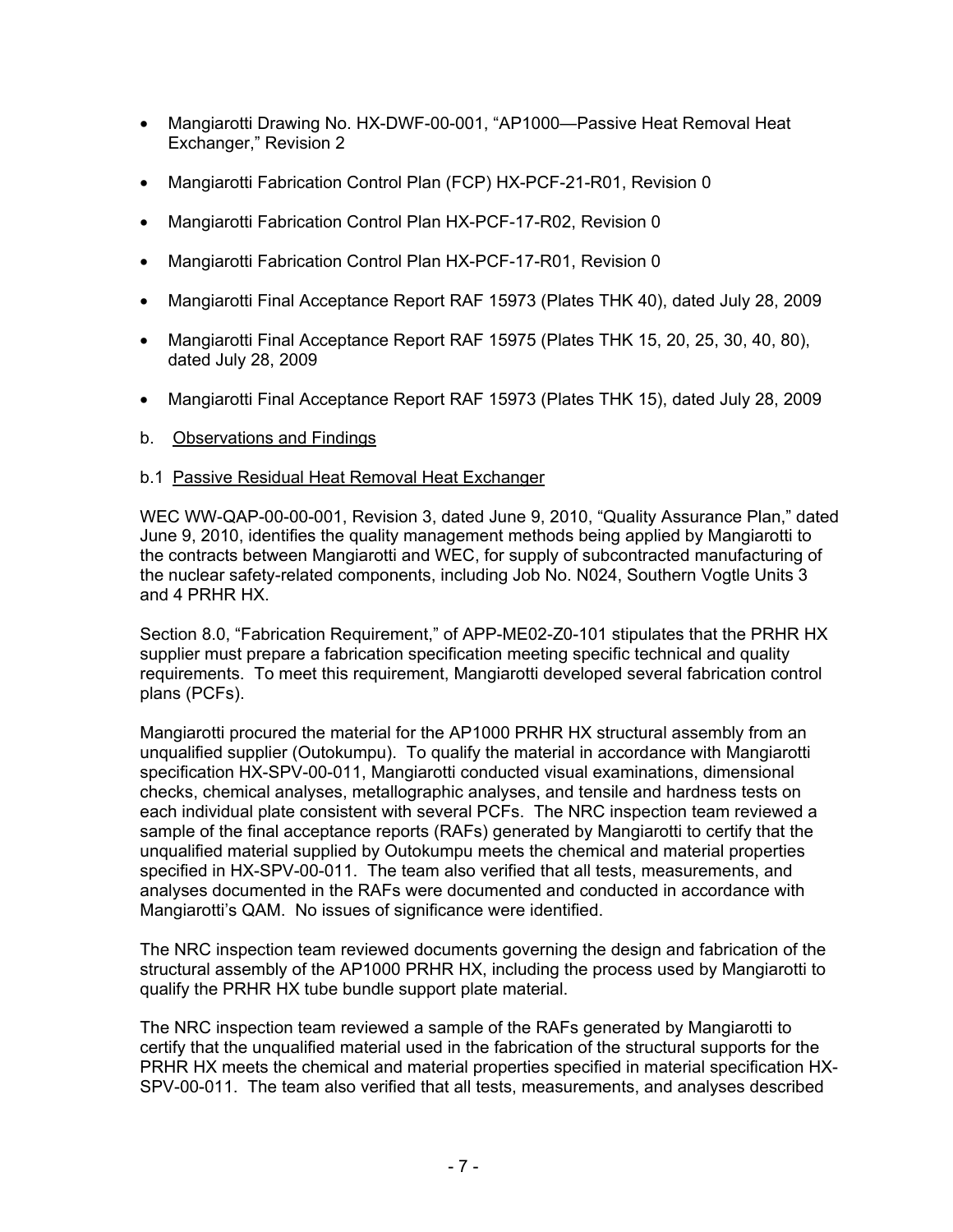in the RAFs were documented and conducted in accordance with Mangiarotti's QAM. No issues of significance were identified.

### b.2 Vogtle Unit 3 and 4 Pressurizer

Mangiarotti has also implemented WEC WW-QAP-00-00-001 Revision 3, "Quality Assurance Plan," dated June 9, 2010, to identify the quality management methods being applied to WEC, for supply of subcontracted manufacturing of the nuclear safety-related components, including the Vogtle Unit 3 and 4 pressurizers.

WEC PO 4500274162, to Mangiarotti Nuclear, is the nuclear safety-related purchase agreement with Mangiarotti Nuclear for the procurement of materials. The PO covers areas including documentation, fabrication, inspection, testing, packaging, quality assurance/quality control services, installation support, spare parts, tooling transportation and delivery, associated with the pressurizers for Vogtle Units 3 and 4. The PO also includes appendices containing other information for specific technical and QA requirements associated with those components. The NRC inspection team reviewed the PO and the associated technical requirements documents identified above and confirmed that the documents contain technical requirements including, but not limited to, fabrication control, examination and tests, QA requirements, reference to specific ASME Code editions, customer drawings, and fabrication specifications. The NRC inspection team reviewed the QA requirements imposed on Mangiarotti by WEC and confirmed that the technical documentation incorporates the QA requirements of Appendix B to 10 CFR Part 50 and 10 CFR Part 21. No findings of significance were identified.

### c. Conclusions

The NRC inspection team concluded that the implementation of the Mangiarotti design control program is consistent with the regulatory requirements of Criterion III of Appendix B to 10 CFR Part 50. Based on the sample reviewed, the NRC inspection team also determined that Mangiarotti is effectively implementing its policy and procedures. No findings of significance were identified.

### 3. Control of Purchased Material, Equipment, and Services and Audits

### a. Inspection Scope

The NRC inspection team reviewed the implementation of Mangiarotti's process for control of purchased material, equipment, and services and audits. Specifically, the NRC inspection team reviewed the policies and procedures governing the implementation of Mangiarotti processes to verify compliance with Criterion VII, "Control of Purchased Material, Equipment, and Services," and Criterion XVIII, "Audits," of Appendix B to 10 CFR Part 50. At the time of the inspection, Mangiarotti had purchased the core makeup tank (CMT) shell forgings and pressurizer upper and lower head forgings for the AP1000 U.S. market. This purchasing activity was conducted by Mangiarotti Nuclear (Milan). The team reviewed a sample of POs, the associated internal and external audit reports, and the supplier evaluations to evaluate compliance with program requirements and adequate implementation of those requirements.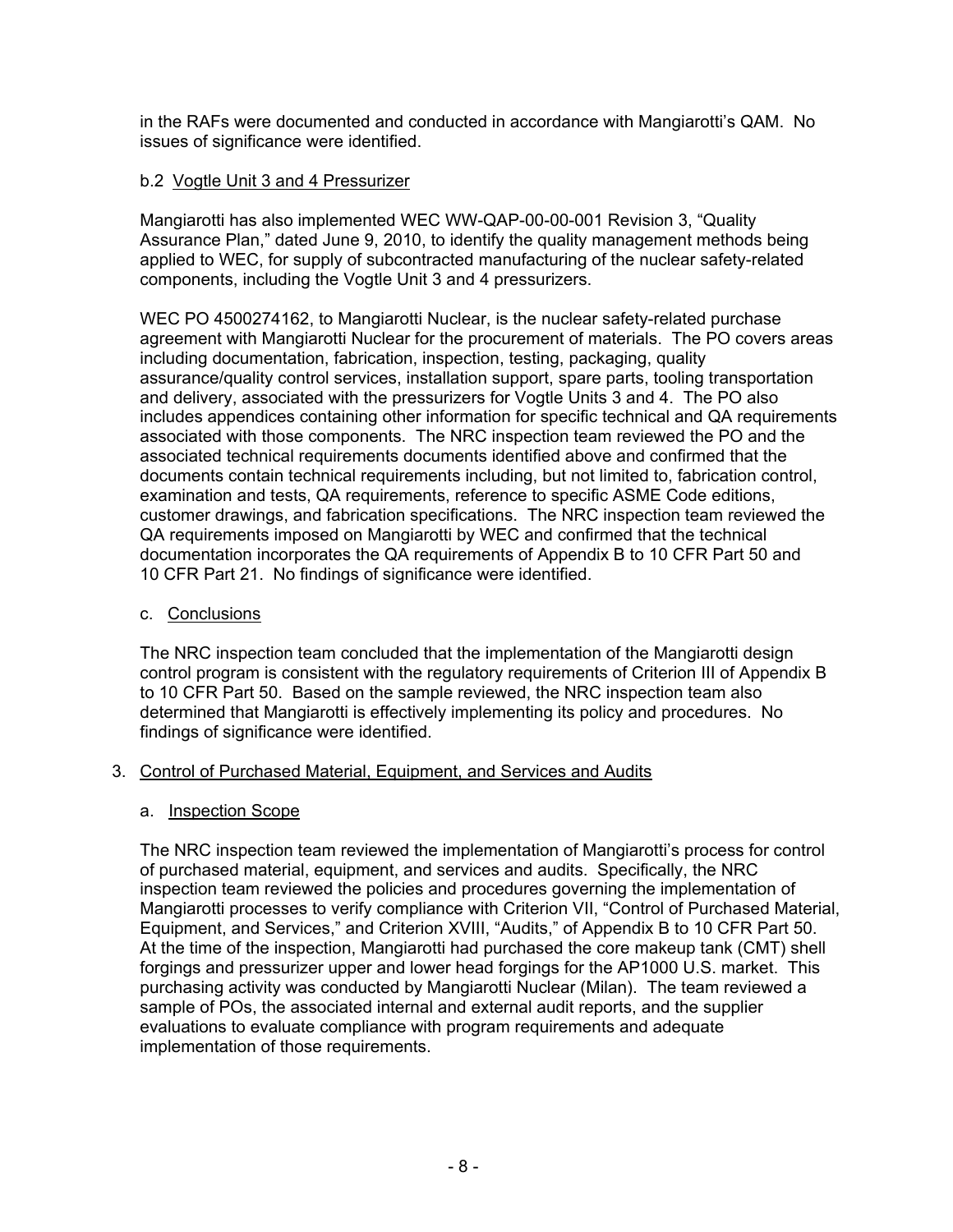The NRC inspection team reviewed the following documents for this inspection area:

- Mangiarotti Nuclear, "Nuclear Quality Assurance Manual (NQAM)," Edition 1, Revision 1, dated February 19, 2010, Section 6.2, "Procurement Control and Supplier Qualification"
- NQAM, Section 14, "Audits"
- WW-QAP-00-00-01, "Quality Assurance Plan, for Westinghouse Clients," Revision 3, dated June 9, 2010
- WW-SPQ-00-00-01, "Quality Assurance Requirements Specification for ASME Code Class 1 Materials," Revision 1, dated May 11, 2009
- Mangiarotti Quality Procedure PQA-13, "Suppliers Selection and Qualification," Revision 6, dated February 17, 2010
- Mangiarotti Quality Procedure PGE.03, "Suppliers Selection and Assessment," Edition 4, Revision 0
- Mangiarotti Qualified Vendor List, Revision 12, dated July 19, 2010
- Mangiarotti External Audit Report EAR 536 of Forge Monchieri S.p.A., dated November 12, 2008
- Mangiarotti External Audit Report EAR 549 of Forgiatura Morandini S.p.A., dated February 15, 2010
- Mangiarotti External Audit Report EAR 550 of Forgiatura A. Vienna, dated February 25, 2010
- Mangiarotti PO OA-200900120, Revision 3, dated February 25, 2009, to Forgiatura A. Vienna for CMT shell forgings
- Mangiarotti PO OA-200900123, Revision 4, dated February 25, 2009, to Forge Monchieri for CMT upper and lower pressurizer head forgings
- Mangiarotti PO OA-200900110, Revision 4, dated February 25, 2009, to Forgiatura Morandini for CMT upper pressurizer head forgings
- b. Observations and Findings

### b.1 External Audits

The NRC inspection team reviewed the Mangiarotti Nuclear NQAM and implementing procedures to identify the requirements for the conduct of supplier audits. Section 6, "Procurement Control," states in Section 6.2, "Supplier Qualification," that Project Quality Assurance (QUA) shall provide for evaluating prospective suppliers through review of either their ASME certificates or survey of their quality program by review of the quality manual for adequacy. This also includes an audit at their facilities to verify implementation of ASME Code and quality program requirements. Further, NQAM, Section 14, "Audits," states in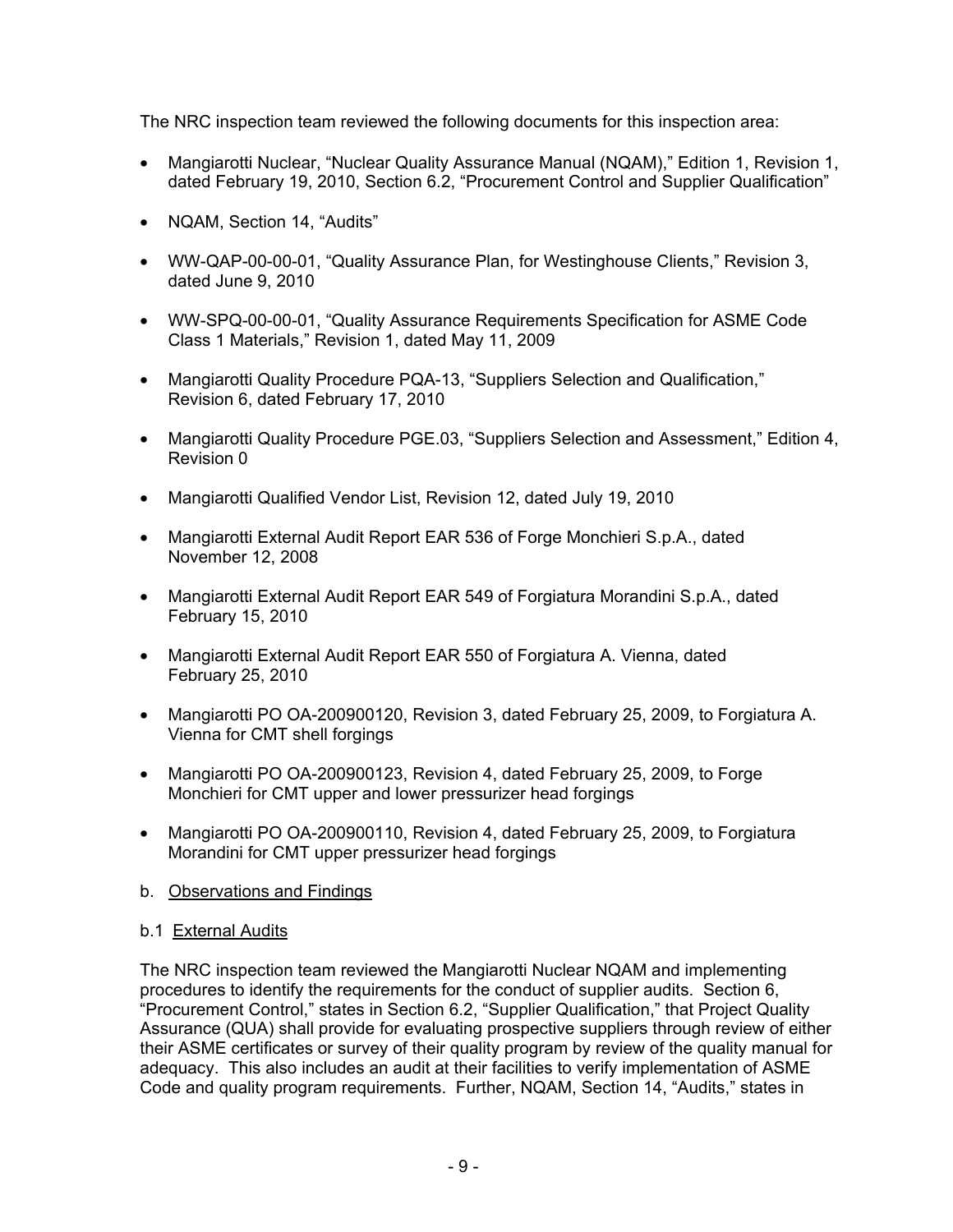Section 14.2.4, "Audit Performance," that the audit shall be conducted by the lead auditor on the basis of the audit plan and checklist.

The NRC inspection team reviewed a sample of suppliers providing safety-related products and materials to Mangiarotti. Mangiarotti currently performs all activities related to supplier selection and qualification for components related to U.S. supply for new reactor plants such as Vogtle Units 3 and 4. The NRC inspection team concentrated on forging suppliers who were procuring ingots from steel mills that do not hold ASME quality system certification (QSC) as a material organization and thus would be required to be reviewed and qualified by Mangiarotti in order to perform activities required by ASME Section III, Subsection NCA-3855.5, related to the utilization of unqualified source (upgrading) material. These forging suppliers had all applied to ASME to receive QSCs as material organizations and were in the process of upgrading their QA programs to meet the requirements of ASME NCA-3800, "Metallic Material Organization's Quality System Program."

The NRC inspection team chose three forging suppliers who had supplied various forgings such as core makeup tank (CMT) shell forgings and pressurizer upper and lower head forgings. Mangiarotti has qualified all three of these suppliers to provide safety-related basic components per 10 CFR Part 50, Appendix B, quality assurance requirements and reporting requirements of 10 CFR Part 21. The NRC inspection team reviewed the Mangiarotti POs, audit reports, and external supplier checklists for the following suppliers:

- Forgiatura A. Vienna, Milano, Italy
- Forge Monchieri, Cividate Camuno, Italy
- Forgiatura Morandini, Cividate Camuno, Italy

The NRC inspection team verified that the Mangiarotti audit and the audit report included a review of the applicable quality and technical requirements that were included in the PO to the suppliers such as 10 CFR Part 50, Appendix B; ASME NQA-1-1994; 10 CFR Part 21; ASME Section III NCA-3800, "Material Organizations;" appropriate ASME material specifications; the appropriate design drawings; appropriate edition of ASME Section III Code requirements; and the WEC QA Requirements Specification, WW-SPQ-00-00-001, Revision 1, applicable to WEC customers. Also, the NRC inspection team verified that an evaluation of the supplier's ability to use unqualified source material as required by NCA-3855.5 was performed. During the review of the Mangiarotti external supplier audit reports, the NRC inspection team requested the audit checklist for review. The auditor stated that he did not use the Mangiarotti checklist but instead used the supplier's QAM as the checklist. Instead of using the audit checklist required by the NQAM, the lead auditor used a copy of the supplier's QAM as the checklist and recorded his audit annotations and findings directly on the supplier's QAM and considered this as his audit checklist.

When questioned as to why the auditor was not following NQAM program requirements, the vendor stated that during its ASME nuclear survey in October 2009, the ASME survey team leader suggested that the auditor use the supplier's QA manual and not the Mangiarotti checklist when performing and documenting information during external supplier audits. The NRC inspection team told the vendor that it was not only not implementing its NQAM program requirements, but it also was not performing as detailed an audit as would be achieved by reviewing and auditing the areas outlined in the checklist. The vendor committed to reestablishing the use of the external supplier audit checklist according to the NQAM requirements. The NRC inspection team identified the audit checklist issue as Nonconformance 99901393/2010-201-01.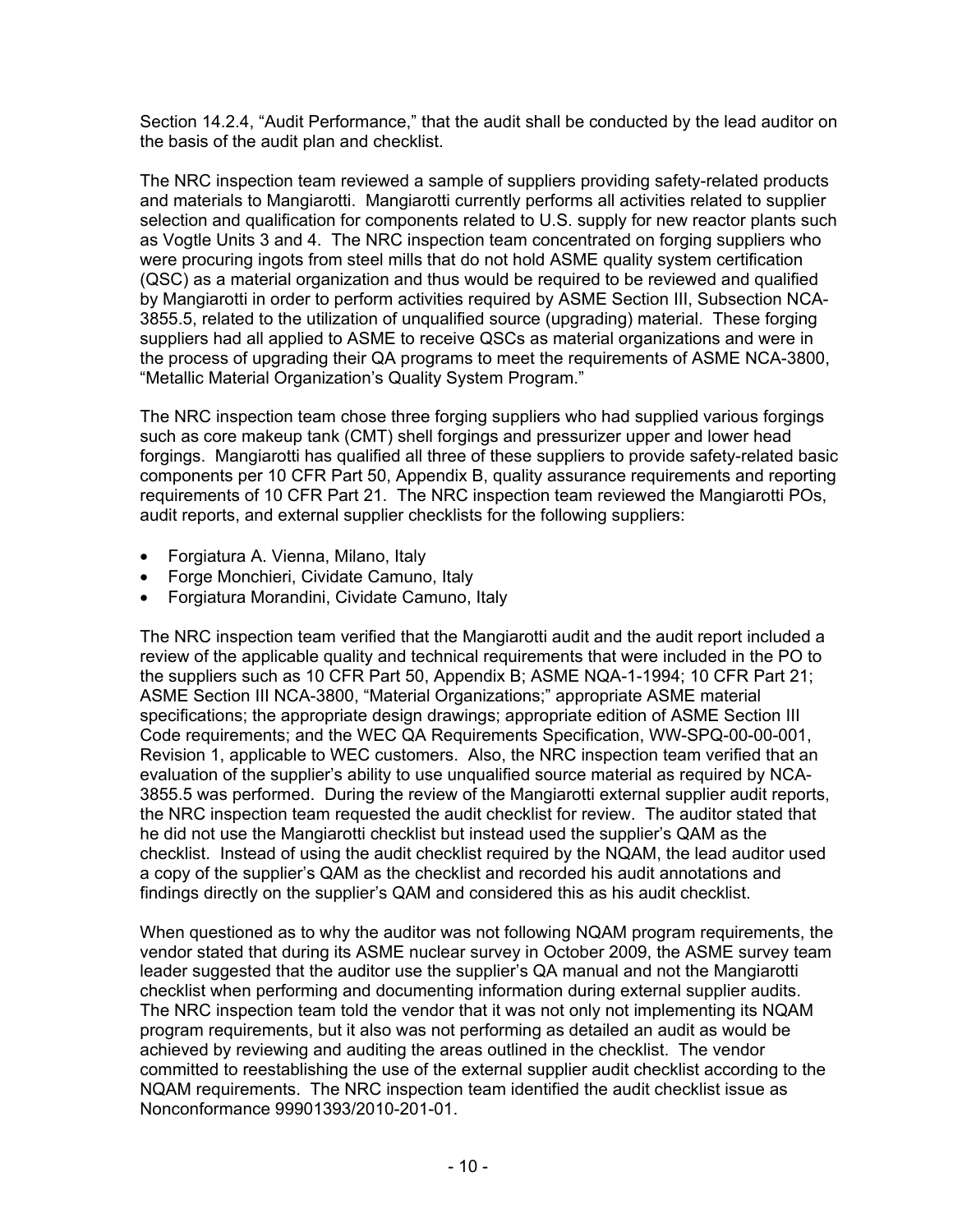# c. Conclusion

The NRC inspection team concluded that the implementation of the Mangiarotti program for control of purchased material, equipment, and services, and audits was not consistent with the regulatory requirements of Criterion VII and Criterion XVIII of Appendix B to 10 CFR Part 50. The NRC inspection team issued Nonconformance 99901393/2010-201-01 for Mangiarotti's failure to properly implement the auditing program associated with the oversight and qualification of its subsuppliers.

### 4. Control of Special Processes

### a. Inspection Scope

The NRC inspection team reviewed the implementation of Mangiarotti's process for control of special processes. Specifically, the NRC inspection team reviewed the policies and procedures governing the implementation of Mangiarotti's process for verifying compliance with Criterion IX, "Control of Special Processes," of Appendix B to 10 CFR Part 50. In addition, the NRC inspection team observed various in-process activities, including welding, heat treatment, and nondestructive evaluations (NDEs) to verify that the implementation of the program was consistent with Mangiarotti's documented controls.

The NRC inspection team reviewed the following documents for this inspection area:

- Mangiarotti QAM, Section 4.9, "Control of Special Processes"
- Mangiarotti QAM, Section 4.8.3.2, "Identification and Traceability of Welding Materials"
- QMP PGE.29, "Storage, Maintenance and Distribution of Welding Materials," Revision 1, dated May 20, 2010
- WPS-00-001, "Submerged Arc Welding (SAW) Procedure for the Build-up of the Shell Forging," Revision 1, dated July 1, 2010
- Procedure Qualification Record (PQR) PQR-WQ-1277 for WPS-00-001, dated June 1, 2010
- Welding Book WB-2496, Revision 2, dated March 6, 2010
- N040-SPG-00-002, "Liquid Penetrant Procedure," Revision 3, dated February 23, 2010
- b. Observations and Findings

Mangiarotti QAM Section 4.9 describes the details of the control of special processes. The QAM states that special processes shall be controlled by instructions, procedures, drawings, checklists, travelers, or other appropriate means. Special processes instructions shall include or reference procedure, personnel, and equipment qualification requirements. Conditions necessary for accomplishment of the process shall be included. These conditions shall include proper equipment, controlled parameters of the process specified environment, and equipment and calibration requirements. Mangiarotti identified special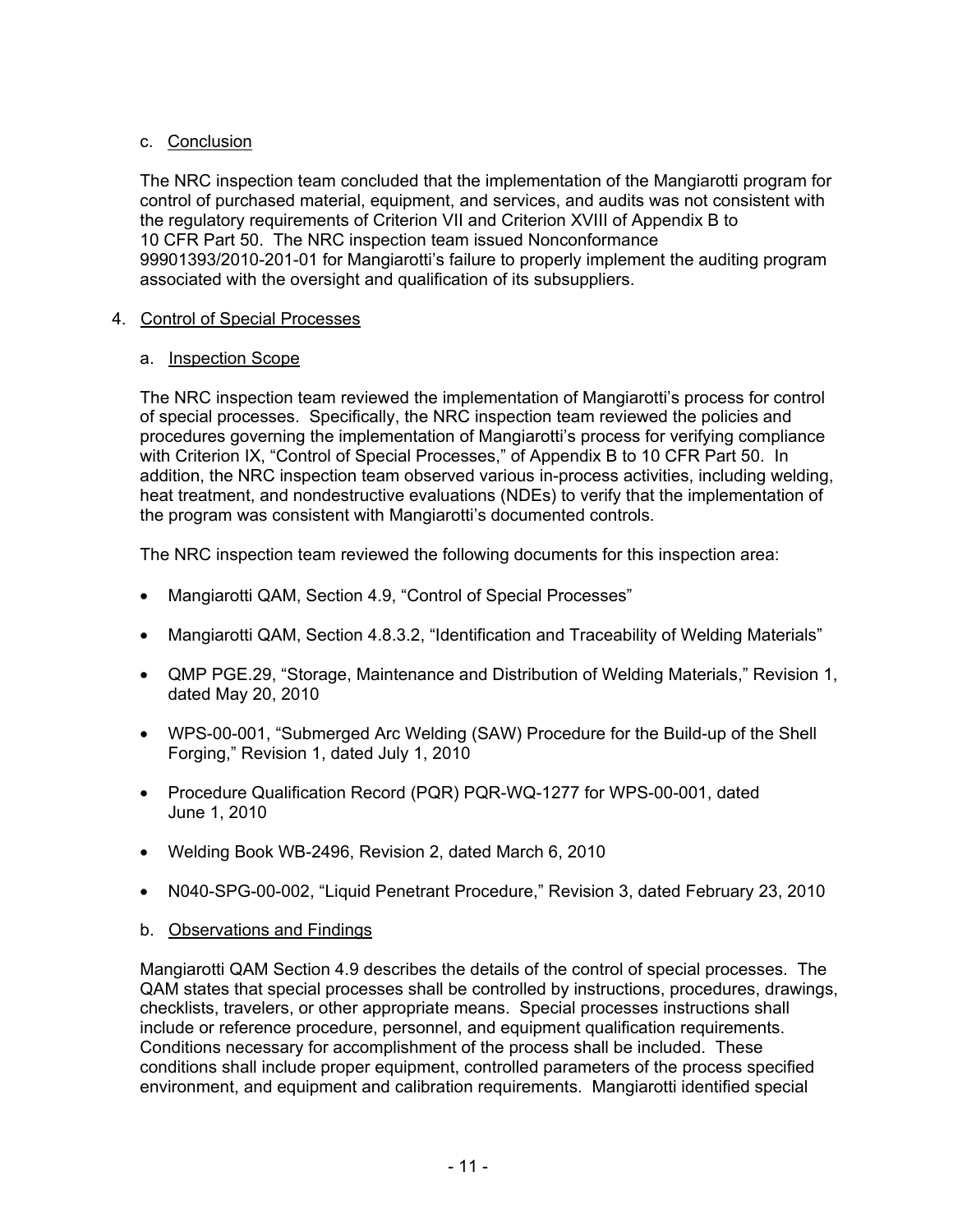processes as those processes that control or verify quality such as welding, heat treatment, and NDE.

### b.1 Welding

Mangiarotti QAM Section 4.9.2.2 provides the details describing the control of welding and identifies that all welding procedures and welder/welding operators will be qualified in accordance with ASME Section IX and Section III, Divisions 1 and 3. Mangiarotti identified that the Welding and Technology Department (INS) is responsible for the generation, qualification, and approval of all welding procedure specifications (WPSs). INS is also responsible for the qualification and certification of welders and for welding operator qualification tests. INS will supervise the welding of the test coupons and monitor and record the actual variables during welding. The welding of the coupons and the preparation and testing of the specimens will be in accordance with Section IX and Section III, Divisions 1 and 3, of the ASME Code. INS is also responsible for revising or rewriting a new WPS whenever there is a change in nonessential variables. Changes to essential or supplementary essential variables will require a new qualification. INS and the Welding School (SSA) are responsible for maintaining a welder list to ensure that qualifications are kept current and for distributing this list at least every 6 months to the Production Department (PRO).

The Production Shop (OFF) foreman is responsible for assigning qualified welders and welding operators on Code items based on the qualified welder list. In addition, OFF ensures that WPSs, as listed in the Welding Book, are available to the assigned welders at their workplace.

The NRC inspection team observed production welding during fabrication activities. Specifically, the NRC inspection team observed the circular buildup of a low-alloy steel (LAS) shell forging using the SAW process and SFA 5.23 (LAS) filler material, and the longitudinal welding of the top half of a hemispherical head to be assembled to a shell to fabricate a high-pressure absorber. The NRC inspection team reviewed the supporting documentation for this activity including the quality control plan (i.e., shop traveler), WPSs, supporting procedure qualification records, preheat data, welder qualifications, certificate material test report, and the calibration certificates of the measuring equipment and welding equipment. The NRC inspection team determined that the welding procedure was in compliance with the requirements of Section IX of the ASME Code.

Specifically, the NRC inspection team reviewed WPS-00-001 and WPS-02 and confirmed that the welding procedures were in compliance with the requirements of Section IX of the ASME Code. In addition, the NRC inspection team reviewed the production weld records for measuring preheat and interpass temperature requirements and confirmed that the temperatures recorded met the ranges identified on the WPSs. The NRC inspection team reviewed the Certified Material Test Reports for the welding material being used and determined that they were in compliance with the requirements of ASME Section II, Part C, and included the correct ASME material specifications and diameters as identified on the WPSs. The NRC inspection team also reviewed PQR-WQ-1277 (which supports WPS-00-001) and PQRs WQ225m, WQ1308, and WQ1310 (which supports WPS-2) and determined that they were met the requirements of ASME Section IX. In addition, the team reviewed the welder qualifications for the assigned welders and determined them to be in accordance with the requirements of Section IX. The NRC inspection team also verified that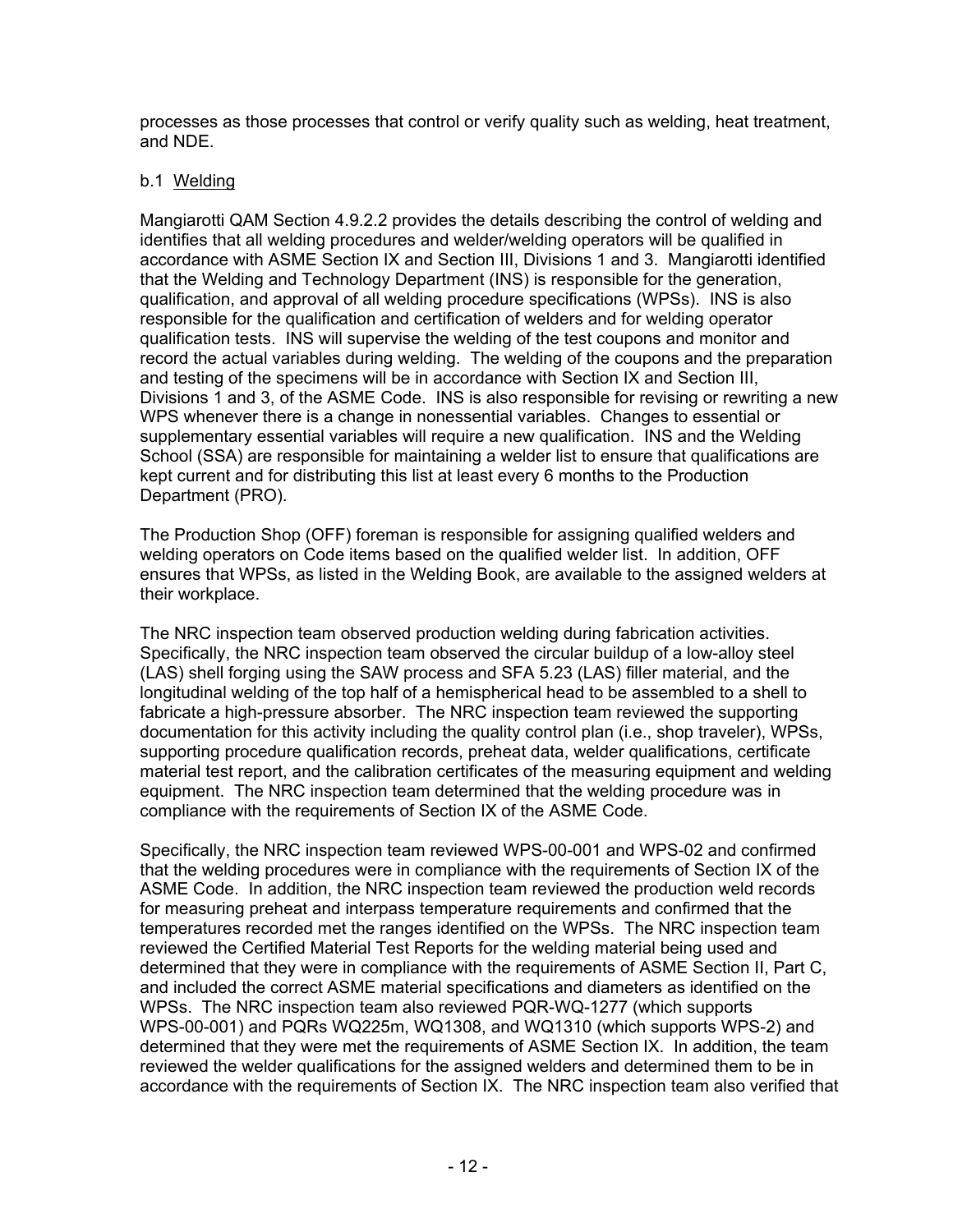the assigned welders had performed welding within the last 6 months and that their qualifications were maintained as required by Section IX of the ASME Code.

The NRC inspection team also verified Mangiarotti's process for welding material control through direct interview of personnel and review of welding material control activities. The NRC inspection team verified the implementation of the process for withdrawal and release of covered electrodes and flux from the welding crib in accordance with QAM Section 4.8.3.2 and PGE.29.

### b.2 Nondestructive Evaluations

Mangiarotti QAM Section 4.9.2.4 provides the details describing the control of NDE. Section 4.9.2.4 states that all NDE shall be performed using detailed written method specifications in accordance with Section V of the ASME Code. These specifications have been developed by the technical department (UTE), approved by Quality (RDQ), and proven by actual demonstration to the satisfaction of the Authorized Nuclear Inspector (ANI). The method specifications and training class programs shall be approved by a Level III individual, as indicated by signature and date on a cover sheet of the method specification. A Level III employee shall review and approve method specifications of vendors before they perform any examinations in accordance with these method specifications. Qualification and certification for NDE personnel will be in accordance with the requirements in QAM Section 4.9.2.4.1 and Mangiarotti's Written Practice PGE.28.

The NRC inspection team observed the visual and penetrant testing of the bottom-to-body weld of a semifinished cask. The NRC inspection team reviewed the supporting documentation for this activity, which included quality control plans, liquid penetrant examination procedure N040-SPG-00-002, and certification of the NDE operator.

The NRC inspection team witnessed the complete liquid penetrant examination of the cask and verified, through direct examination and discussions with the NDE operator, that the liquid penetrant examination was performed satisfactorily in accordance with N040-SPG-00-002 and the Mangiarotti QAM.

The NRC inspection team reviewed PGE.28 and verified that it contained education, training, and qualification requirements for NDE Level I, II, and III personnel in accordance with the American Society of Nondestructive Testing, "Recommended Practice SNT-TC-1A Nondestructive Testing." The NRC inspection team reviewed the operator's qualifications and confirmed that he was a certified Level II NDE operator, qualified according to Italian National Standardization Body UNI EN 473, "Non-destructive Testing—Qualification and Certification of NDT Personnel—General Principles," and International Standardization Organization (ISO) 9712, "Non-destructive Testing—Qualification and Certification of Personnel," standards, and as a Level II operator according to SNT-TC-1A, 2001 Edition, and PGE.28.

### b.3 Heat Treatment

The NRC inspection team reviewed the Mangiarotti QAM and implementing policies and procedures that govern the control of heat treatment. Specifically, the NRC inspection team reviewed Mangiarotti QAM Section 4.9.2.3, "Heat Treatment," and confirmed that all heat treatment procedures will (1) be reviewed by Design Project Coordinator (PCO) and approved by RDQ, (2) describe the control measures used to verify that the accumulated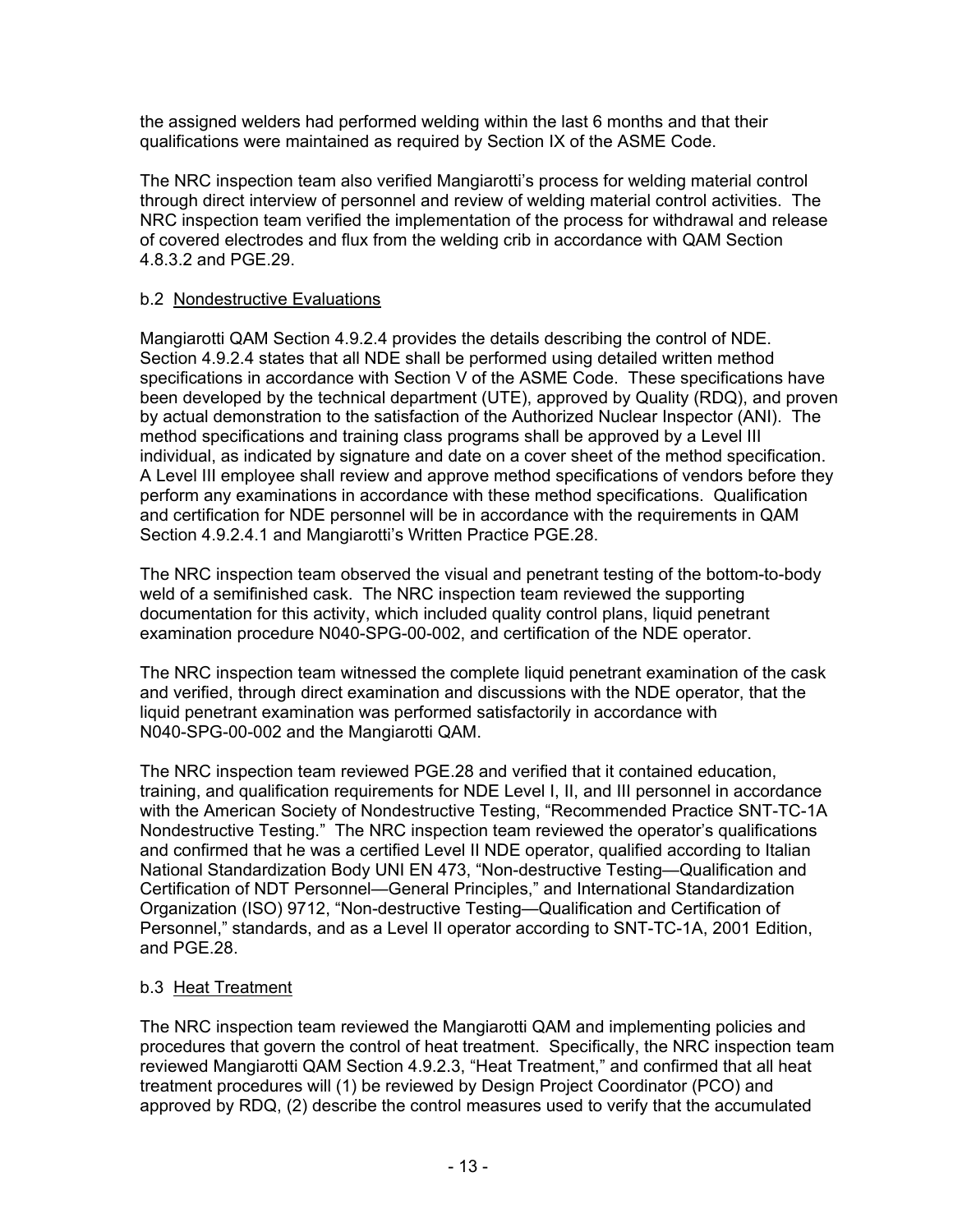time of a specific weld within a fabricated item does not exceed the qualified post weld heat treatment requirements, and (3) detail the temperature, heating and cooling rates, placement and method of attachment of thermocouples, holding time at temperature and the record requirements.

The NRC inspection team confirmed that OFF is responsible for assigning qualified operators to execute the heat treatment activities and ensuring that only calibrated equipment shall be used for heat treatment control. In addition, personnel performing heat treatments shall be qualified and certified either by experience or after adequate practical training, as applicable. Personnel qualifications will be reviewed triennially and updated on the basis of continuing satisfactory performance. Personnel not having performed heat treatment during the last 3 years shall be requalified.

The NRC inspection team reviewed the heat treatment data for a shell and channel side to be used for the construction of a hot feed/reactor effluent exchanger. Specifically, the NRC inspection team reviewed the applicable work instruction, heat treatment record, and production heat treatment chart against the heat treatment procedure. In addition, the team reviewed the calibration records of the thermocouples used for the heat treatment and the qualification and training records of the heat treatment operator. The NRC inspection team determined that these activities were performed in accordance with Mangiarotti QAM Section 4.9.2.3 and the applicable procedures.

### c. Conclusion

The NRC inspection team concluded that the implementation of the Mangiarotti program for control of special processes is consistent with the regulatory requirements of Criterion IX of Appendix B to 10 CFR Part 50. Based on the sample of records reviewed, the NRC inspection team concluded that qualified personnel are using qualified equipment and processes to effectively implement Mangiarotti's QAM and the associated fabrication and special process procedures.

5. Inspection

# a. Inspection Scope

The NRC inspection team reviewed the implementation of Mangiarotti's process for inspection. Specifically, the NRC inspection team reviewed the policies and procedures governing the implementation of Mangiarotti's process to verify compliance with Criterion X, "Inspection," of Appendix B to 10 CFR Part 50. In addition, the team observed various in-process inspection activities to verify that the implementation of the program was consistent with Mangiarotti's documented controls.

The NRC inspection team reviewed the following documents for this inspection area:

- Mangiarotti QAM, Section 4.10, "Inspection," Revision 2, dated October 19, 2009
- QMP PGE.04, "Receiving Inspection and Qualification of Base Material," Revision 00, dated July 9, 2009
- QMP PGE.23, "Inspection and Test Personnel Qualification," Revision 00, dated July 9, 2009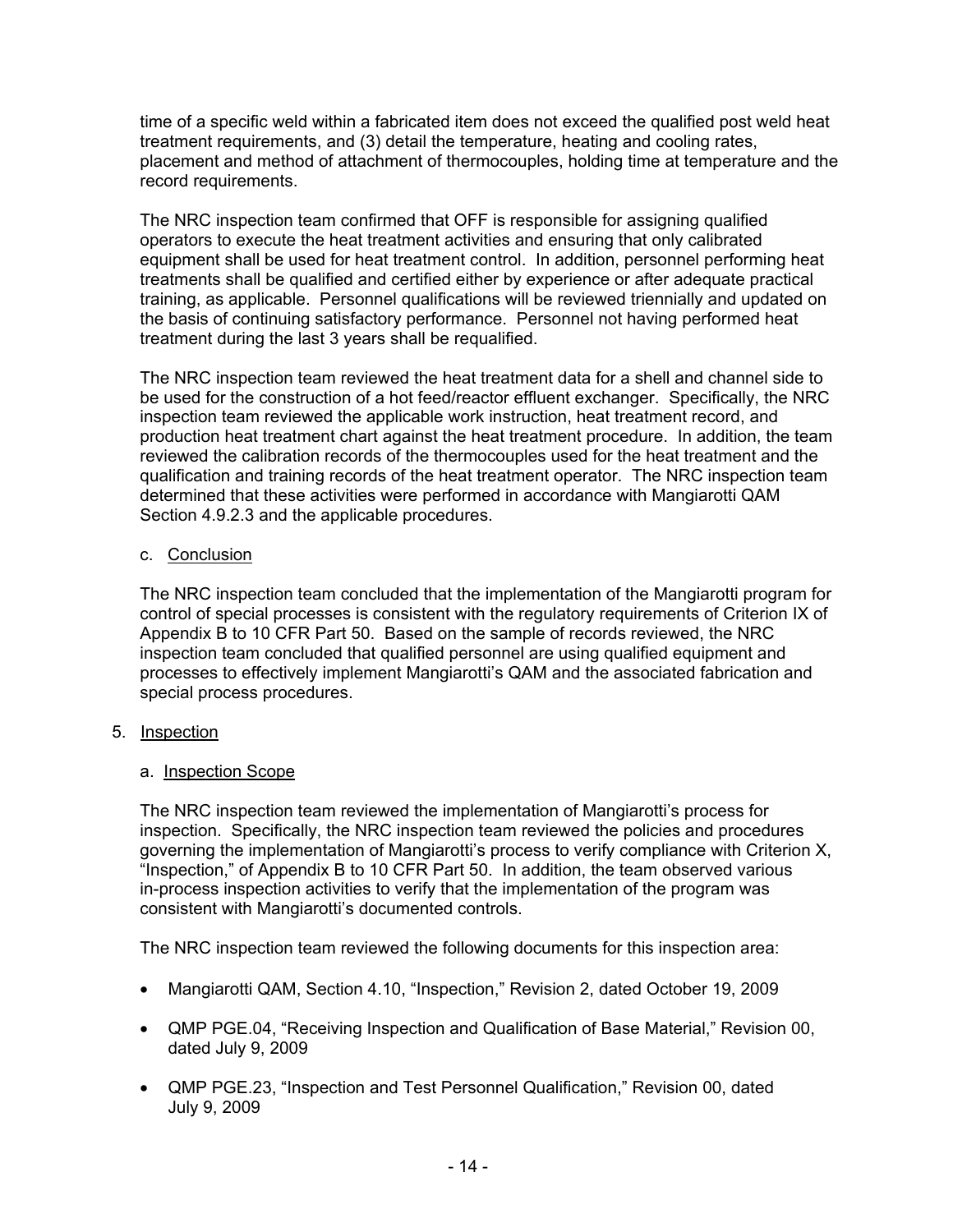- QMP PGE.05, "Fabrication and Installation Control," Revision 01, dated July 9, 2010
- Final Acceptance Report (RAF)—"Vogtle Unit 3 PRHR Upper Extended Flange," RAF 15992, Job No. NO24/01
- RAF—"Upper and Lower Tube Sheet (Vogtle Unit 3)," RAF 15995, Job No. 4N0024

### b. Observations and Findings

The NRC inspection team reviewed the procedures governing in-process and final inspection activities during component fabrication. The NRC inspection team confirmed that the procedures include pertinent information that clearly identify and control the production activities at the inspection workstations, including the item inspected, inspection date, type of observation, and the results of examinations, which include identification of deviations and rejected materials.

The NRC inspection team discussed the inspection program with Mangiarotti personnel responsible for inspection program implementation, reviewed documented results of inspections, and observed inspections performed as part of the ongoing nuclear-related fabrication activities. Specifically, the NRC inspection team reviewed a sample of RAFs related to the items associated with the Vogtle Unit 3 PRHR upper extended flange, RAF 15992, Job No. NO24/01, and upper and lower tube sheet (Vogtle Unit 3), RAF 15995, Job No. 4N0024. The NRC inspection team confirmed that the RAFs adequately identify material composition, technical specifications, associated drawing, the specific quality control plan (PCF) in effect, and that Mangiarotti personnel performed all required activities necessary to confirm that the PO requirements were met.

The NRC inspection team reviewed the training and qualification requirements for quality control inspection personnel as defined in QMP PGE.23. The team verified that the procedure (1) describes methods to qualify and certify personnel who perform inspections and testing activities, (2) provides minimum education and experience qualifications, (3) includes a description of training programs and a qualification matrix that identifies activities for on-the-job training, and (4) defines the requirements for visual exams.

The NRC inspection team verified, through the evaluation of records and training documentation, that inspection personnel were trained on visual inspection techniques, adequately passed visual acuity testing, and were formally qualified to perform such activities. The NRC inspection team also reviewed a sample of work capability evaluations (SPV), the Mangiarotti qualified personnel list, and selected qualification journals for inspectors currently involved in nuclear safety-related shop inspection, and verified that those records were developed and maintained in accordance with the Mangiarotti QAM and QMP PGE.23.

### c. Conclusion

The NRC inspection team concluded that the implementation of the Mangiarotti inspection program is consistent with the regulatory requirements of Criterion X of Appendix B to 10 CFR Part 50. Based on the sample reviewed, the NRC inspection team also determined that Mangiarotti is effectively implementing its policy and procedures. No findings of significance were identified.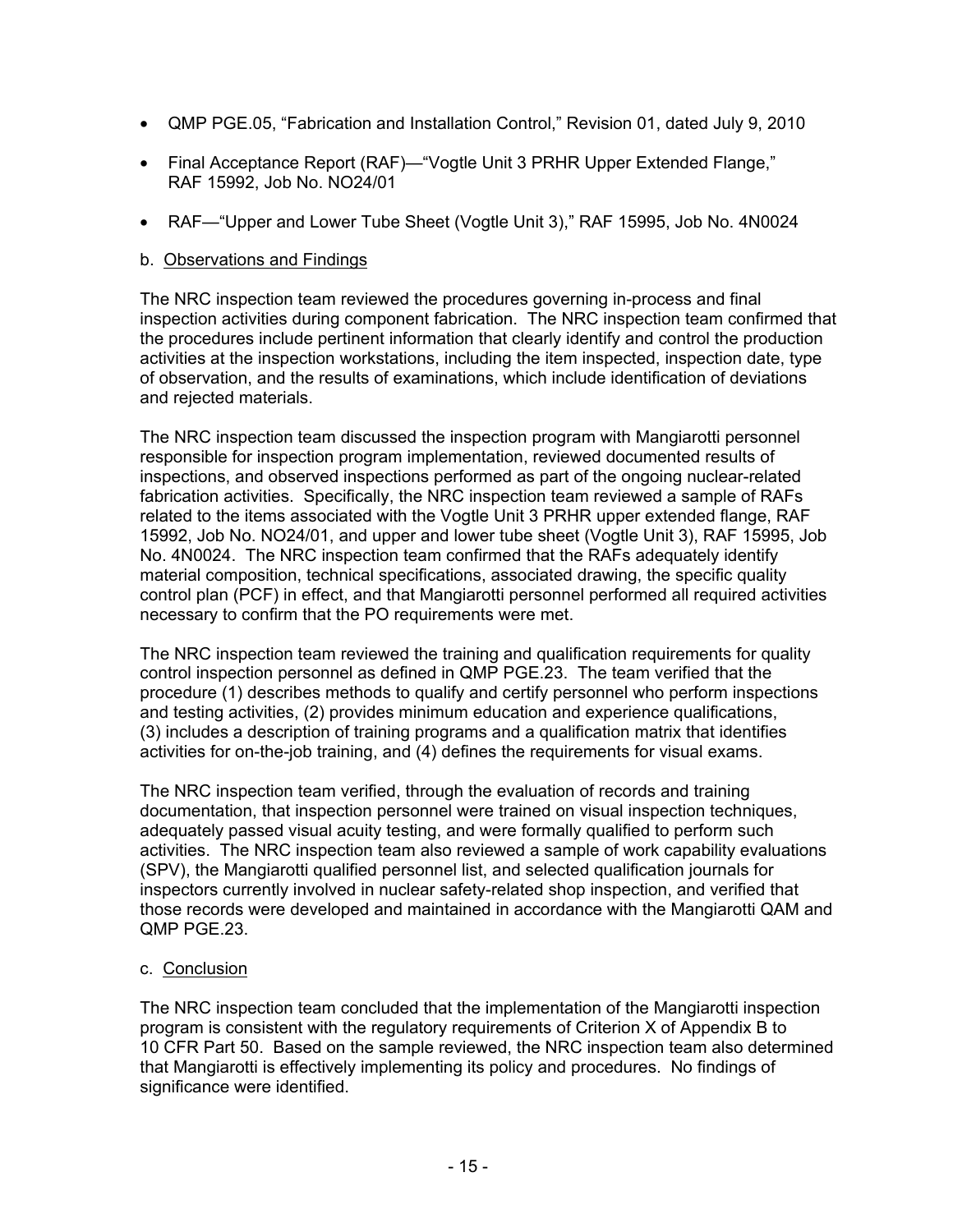### 6. Control of Measuring and Test Equipment

### a. Inspection Scope

The NRC inspection team reviewed the implementation of Mangiarotti's process for control of measurement and test equipment (M&TE). Specifically, the NRC inspection team reviewed the policies and procedures governing the implementation of Mangiarotti's process for verifying compliance with Criterion XII, "Control of Measurement and Test Equipment," of Appendix B to 10 CFR Part 50. In addition, the team observed various in-process activities, including welding, heat treatment, and NDE, to verify that the implementation of the program is consistent with Mangiarotti's documented controls.

The NRC inspection team reviewed the following documents for this inspection area:

- Mangiarotti QAM, Section 4.12, "Control of Measuring and Test Equipment"
- QMP PGE.06, "Calibration Manual," Revision 1, dated January 20, 2010

The NRC inspection team verified the implementation of the control of M&TE through direct interviews with Mangiarotti personnel and the review of certificates of calibration for thermocouple probes, digital thermometers, direct current arc welding machines, gauge blocks, dryer ovens, and heat treatment chart recorders.

### b. Observations and Findings

While performing a surveillance of the production weld shop, the NRC inspection team reviewed the calibration stickers for a contact pyrometer (S/N 33TR), which was being used for temperature verification at the welding station. The NRC inspection team determined that although the contact pyrometer (S/N 33TR) had a working range of 50 degrees Celsius (C) to 1,200 degrees C, the calibration record for the instrument indicated that the calibration range checked was limited to 120–240 degrees C. The NRC inspection team discussed this observation with Mangiarotti personnel and verified that the calibration was performed over the limited range from 120–240 degrees C and not the full working range of 50–1,200 degrees C, and that this was considered a standard calibration practice for pyrometers and other temperature instrumentation. Importantly, the limited range did not encompass the actual operational temperature range of the welding activity. As a result, the NRC inspection team determined that the current calibration practice did not meet regulatory requirements necessary to ensure that instruments are properly calibrated to maintain accuracy within necessary limits. The NRC inspection team identified this example of a failure to implement the regulatory requirements relevant to the M&TE program as Nonconformance 99901393/2010-201-02.

While performing a surveillance of the production weld shop, the NRC inspection team found a calibration sticker on two welding machines (7PM and 3PM) that indicated that the machines were calibrated through 2012. QAM Section 4.9.2.2 states, "Welding machines are periodically, yearly as minimum, verified in order to assure correctness of the parameters showed at the control panel." In addition, PGE.06, paragraph 4.3, states, "Equipments, except for master gauges, are identified by a label directly attached to the instrument or otherwise to its case, where is indicated, by indelible writing, internal code. In the label is also indicated the expiry period of calibration (i.e.: marking of  $1<sup>st</sup>$  quarter of 2010 means that device is validated up to 31-03-2010 included)." When the Welding Engineer was questioned about the sticker, he stated that the sticker was placed over an old sticker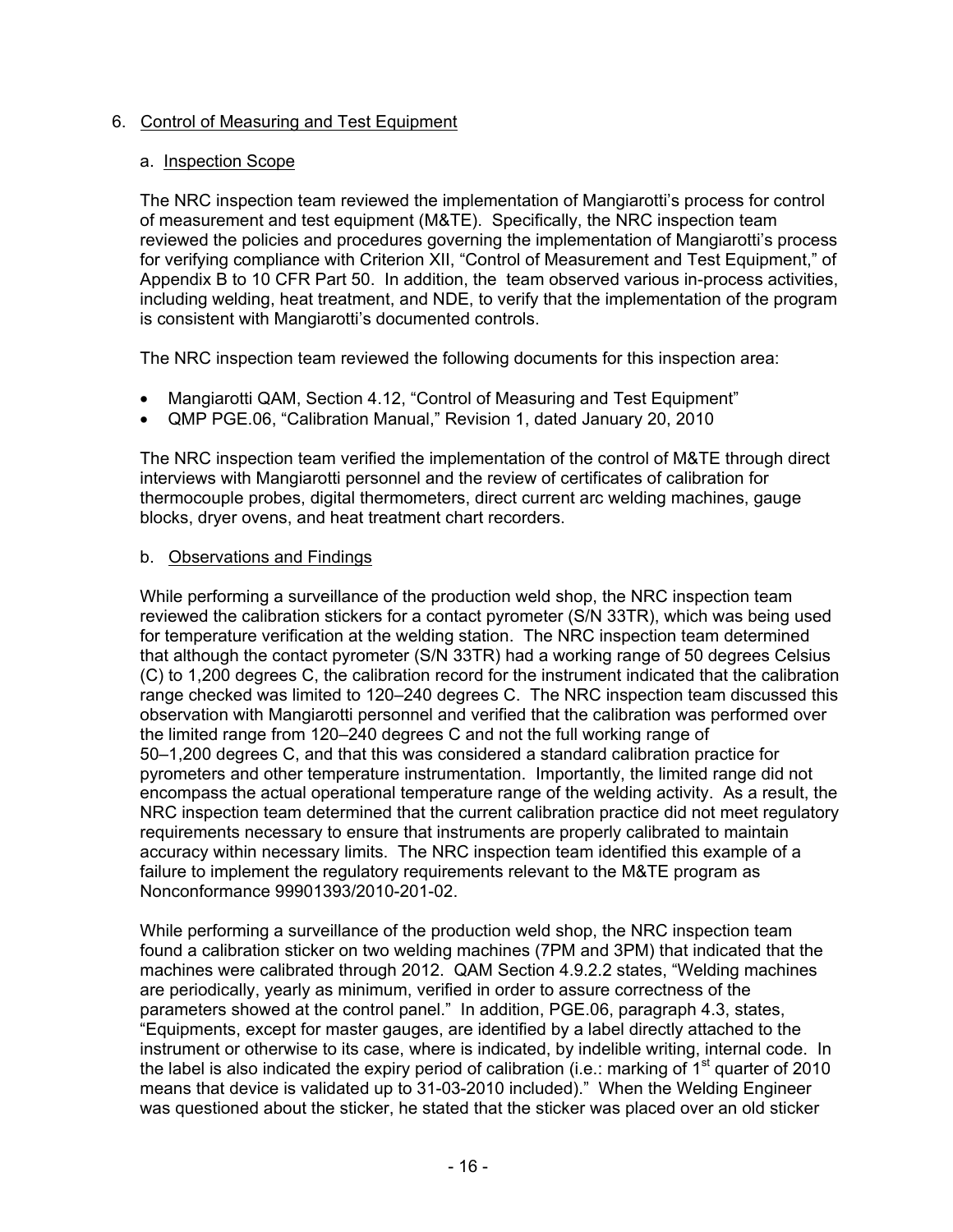and the ink ran through the new sticker. Mangiarotti took immediate action by issuing Corrective/Preventive Action Report RAC 055. In addition, at the request of the NRC inspection team, the Mangiarotti QA Manager agreed to review all equipment requiring calibration and remove any stickers placed over the old stickers and replace them with new stickers. As a result of RAC 055, the practice of placing new calibration stickers over old calibration stickers will no longer be acceptable.

### c. Conclusions

The NRC inspection team concluded that the implementation of the Mangiarotti program for control of M&TE was not consistent with the regulatory requirements of Criterion XII of Appendix B to 10 CFR Part 50. The NRC inspection team issued Nonconformance 99901393/2010-201-02 for Mangiarotti's failure to properly control and maintain accuracy within necessary limits for temperature measurement instrumentation used during welding fabrication.

# 7. Nonconforming Materials, Parts, or Components

### a. Inspection Scope

The NRC inspection team reviewed the implementation of the Mangiarotti processes for the control of nonconforming materials, parts, and components. Specifically, the NRC inspection team reviewed the policies and procedures governing the implementation of the Mangiarotti processes to verify compliance with Criterion XV, "Nonconforming Materials, Parts, or Components," of Appendix B to 10 CFR Part 50. In addition, the NRC inspection team reviewed a sample of nonconformance reports (NCRs) associated with components being supplied to the U.S. market. The team also discussed the program with Mangiarotti personnel responsible for its implementation.

The NRC inspection team reviewed the following documents for this inspection area:

- Mangiarotti QAM, Section 4.15, "Control of Nonconforming Items"
- Mangiarotti QMP PQA-19, "Control of Non Conformities," Revision 4, dated July 30, 2009
- Mangiarotti QMP PGE.18, "Corrective and Preventive Actions," Revision 0, dated July 9, 2009
- Mangiarotti QMP PGE.07, "Control of Non Conformities," Revision 0, dated July 9, 2009
- b. Observations and Findings

Section 4.15 of the QAM describes Mangiarotti's process for documenting and evaluating conditions adverse to quality. These requirements are implemented at Mangiarotti through QMP PGE.07 and at Mangiarotti Nuclear through procedure PQA-19.

At Mangiarotti, each item entered into the nonconformance process is assigned one of four levels defined by Mangiarotti as Level 1—important nonconformances that require application of 10 CFR Part 21 requirements; Level 2—important repairs that involve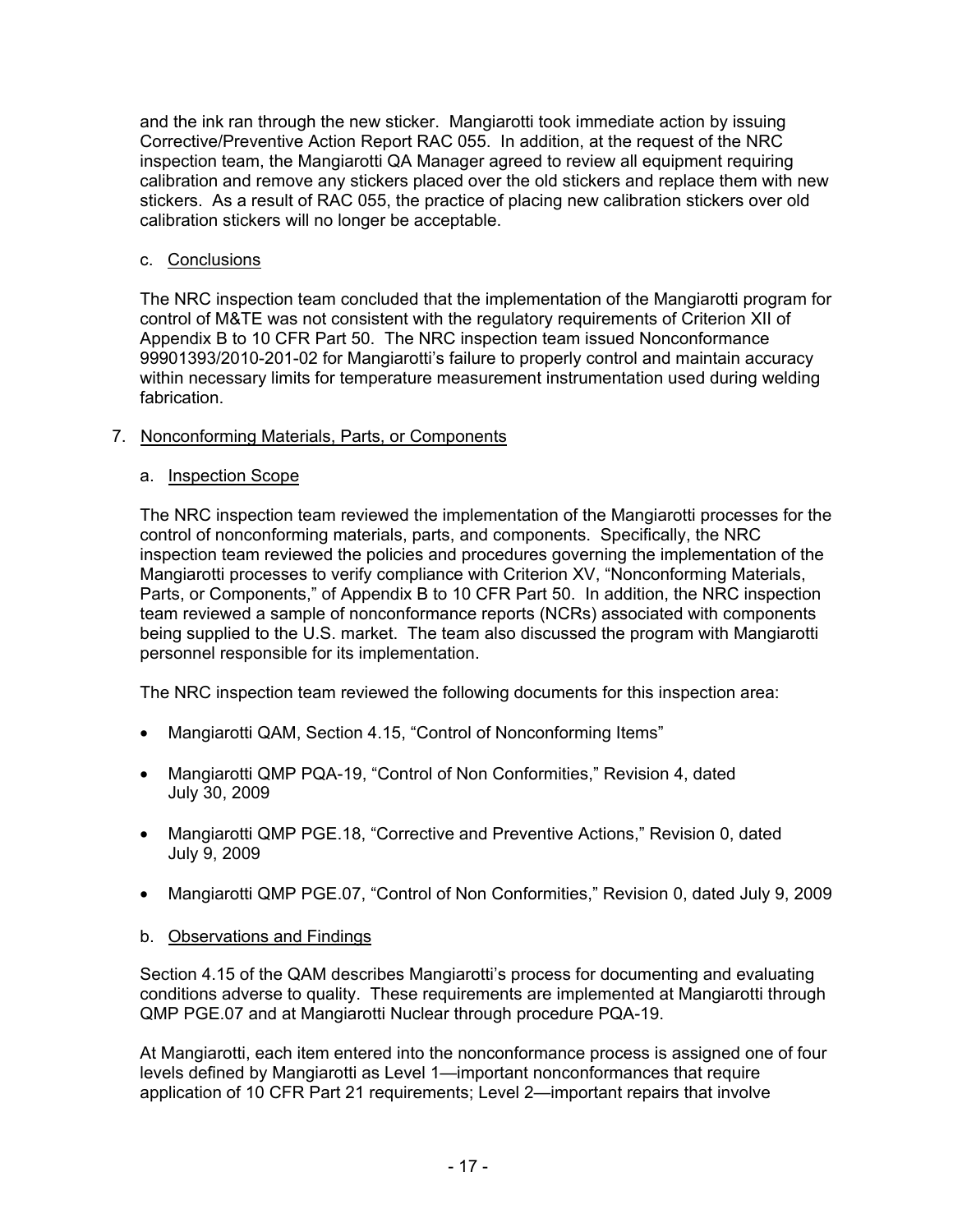changes in design that require client approval; Level 3—important repairs that do not involve changes to the design; and Level 4—nonconformances that can be resolved through substitution or reworking during fabrication. The NRC inspection team reviewed a sample of nonconformances issued in 2009 and 2010 and concluded that their significance had been appropriately classified and that they had been appropriately evaluated. At Mangiarotti Nuclear, such a significance classification system does not exist; however, all NCRs are screened for the applicability of 10 CFR Part 21. The NRC inspection team verified that the nonconformance reporting methods adequately identify the nature of the nonconformance, the disposition, and the justification for product acceptance, as applicable.

Working from WEC-supplied design drawings and specifications, Mangiarotti Nuclear performed the design work and fabrication specifications for the PRHR HXs. Mangiarotti Nuclear then issued PO QA-201000158 to Mangiarotti to fabricate the actual components. All WEC quality requirements are passed down through this PO, the related fabrication specifications, and the QA plan.

# c. Conclusions

The NRC inspection team concluded that the implementation of the Mangiarotti program for control of nonconforming material, parts, and components is consistent with the regulatory requirements of Criterion XV of Appendix B to 10 CFR Part 50. Based on the limited sample of documents reviewed and observation of ongoing production activities at the Mangiarotti fabrication facility, the NRC inspection team also determined that Mangiarotti is effectively implementing its QAM and the associated nonconformance procedures. No findings of significance were identified.

### 8. Corrective Actions

### a. Inspection Scope

The NRC inspection team reviewed the implementation of the Mangiarotti process for corrective actions. Specifically, the NRC inspection team reviewed the policies and procedures governing the implementation of Mangiarotti process to verify compliance with Criterion XVI, "Corrective Actions," of Appendix B to 10 CFR Part 50. In addition, the team reviewed a sample of corrective action requests associated with material being supplied to the U.S. market and discussed the program with the Mangiarotti personnel responsible for the implementation of the corrective action program.

The NRC inspection team reviewed the following documents for this inspection area:

- Mangiarotti QAM, Section 4.16, "Corrective Action"
- Mangiarotti QMP PGE.18, "Corrective and Preventive Actions," Revision 0, dated July 9, 2009

# b. Observations and Findings

Section 4.16 of the QAM describes Mangiarotti's process for documenting and evaluating conditions adverse to quality. These requirements are implemented at Mangiarotti through QMP PGE.18. This procedure provides guidance for documenting, classifying, and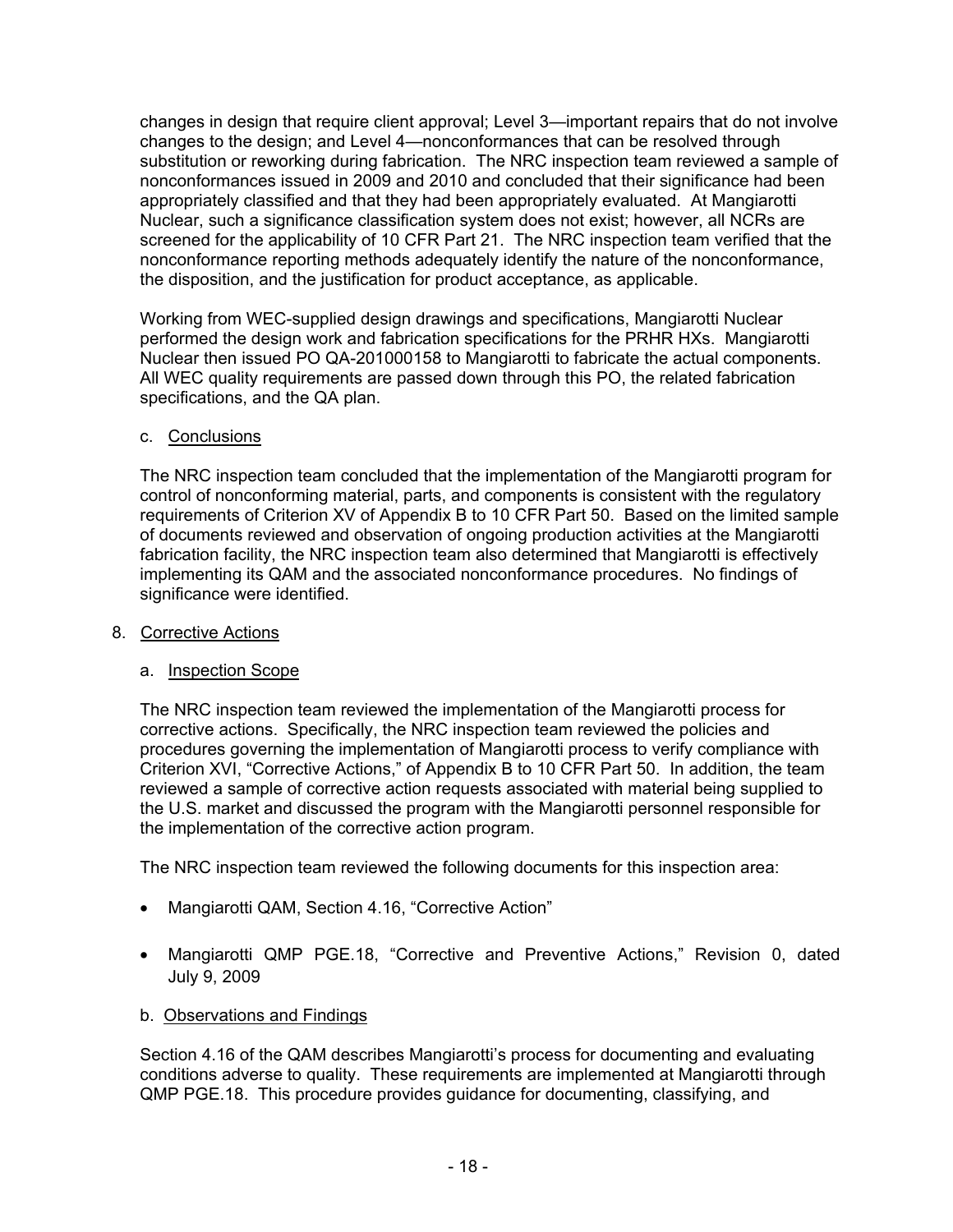evaluating conditions and significant conditions adverse to quality. The team reviewed a sample of corrective action requests issued in 2009 and 2010 to ensure that conditions adverse to quality were being appropriately entered into the corrective action program and were being evaluated for significance level. In addition, the team verified that appropriate corrective actions had been specified and implemented for conditions adverse to quality and that the root causes for significant conditions adverse to quality had been appropriately identified to prevent recurrence.

For the sample of corrective action requests reviewed, the team found that Mangiarotti had classified the majority of issues as significant conditions, even though very few of the issues described on the corrective action requests appeared to meet the threshold for a significant condition adverse to quality as defined in the Mangiarotti management procedure. Although appropriate corrective actions were specified for the items reviewed, the team was concerned that this overclassification of the significance of issues could hinder the effective evaluation of actual significant issues should they occur in the future.

The team observed that the Mangiarotti quality procedures also state that nonconformances that point to possible weaknesses in the quality system are also supposed to be entered into the corrective action system; however, as the NRC inspection team noted in the following example, this has not always occurred.

Nonconformance report RNC-792 concerned the use of incorrect material as a temporary support during the welding of several PRHR support beams. According to the welding specification for this job, the support material was supposed to be SA240-304 (dual-grade) material; however, the actual material used was SA240-304H, which does not meet SA240-304 (dual-grade) requirements. According to Mangiarotti QA personnel, a corrective action request was not generated for this issue as the understanding at the time was that the welder had just picked up the wrong material.

During the inspection, the team interviewed the welder and weld foreman associated with this work and determined that some misunderstanding remained with regard to the meaning of the dual-grade material designation. The welder and foreman stated that they believed that dual-grade meant that either SA240-304L or SA240-304H material could be used. This is incorrect as the dual-grade designation requires the material to meet both SA240-304L and SA240-304H requirements. Before the inspection, Mangiarotti had not identified this lack of understanding concerning the meaning of dual-grade material. While the safety significance of this particular example was relatively minor since the mistake involved only temporary support material that is ultimately removed, the team was concerned that this lack of understanding regarding the meaning of dual-grade material could result in errors that affect other, more safety-significant components. The NRC inspection team identified this example of a failure to implement the regulatory requirements relevant to the corrective action program as Nonconformance 99901393/2010-201-03.

The team also identified one example where a corrective action request was not written promptly after identification of a condition adverse to quality. In this instance, Corrective Action Request 748 was written to document concerns associated with the establishment of hold points for PRHR tubes being manufactured for Mangiarotti by Valinox. The intended use of these tubes was for the AP1000 being supplied to the Vogtle Station. The corrective action request indicated that Mangiarotti had failed to ensure that the quality plan developed by Valinox and supplied to Mangiarotti for its approval contained the desired surveillance inspection and hold points. As detailed in the corrective action request, Mangiarotti had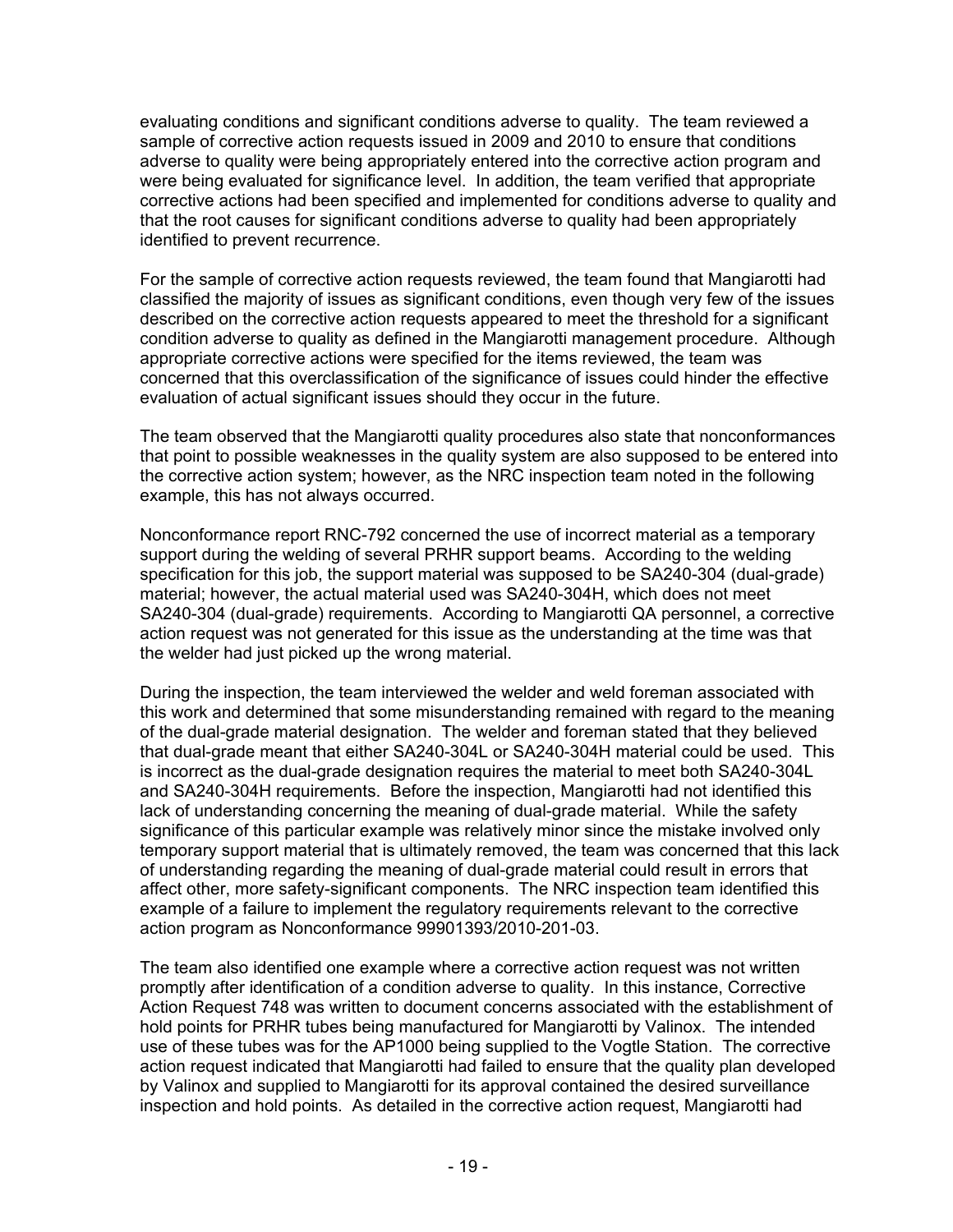asked Valinox to provide a quality plan that contained the same requirements as those implemented for a previous set of PRHR tubes that Valinox had supplied for another AP1000 order. For the Vogtle order, however, Valinox did not include the hold points as requested, and Mangiarotti failed to recognize this as part of its review of the Valinox documents. Mangiarotti ultimately identified the issue on May 12, 2010, after Valinox had already begun manufacture of the tubes. During the team's review of this issue, it determined that Mangiarotti did not enter this issue into its corrective action program until June 16, 2010, some 5 weeks after learning about the issue. In addition, a similar issue regarding the lack of effective subvendor control was also identified on April 26, 2010, during an audit of Mangiarotti by Southern Company and documented on Corrective Action Request 740, dated April 26, 2010. The NRC inspection team identified this example of a failure to implement the regulatory requirements relevant to the corrective action program as Nonconformance 99901393/2010-201-03.

### c. Conclusions

The NRC inspection team concluded that the implementation of the Mangiarotti program for corrective actions was not consistent with the regulatory requirements of Criterion XVI of Appendix B to 10 CFR Part 50. The NRC inspection team issued Nonconformance 99901393/2010-201-03 for Mangiarotti's failure to enter conditions adverse to quality into its corrective action program in a timely manner.

#### 9. Entrance and Exit Meetings

On July 19, 2010, the NRC inspection team discussed the scope of the inspection with Mr. Davide Vanin, Managing Director, Mangiarotti, and with the Mangiarotti management, engineering, and production staff. On June 23, 2010, the NRC inspection team presented the inspection results and observations during an exit meeting with Mr. Paolo Di Salvio, President and Chief Executive Officer, Mangiarotti, and other Mangiarotti management and engineering staff. The attachment to this report lists the entrance and exit meeting attendees, as well as those interviewed by the NRC inspection team.